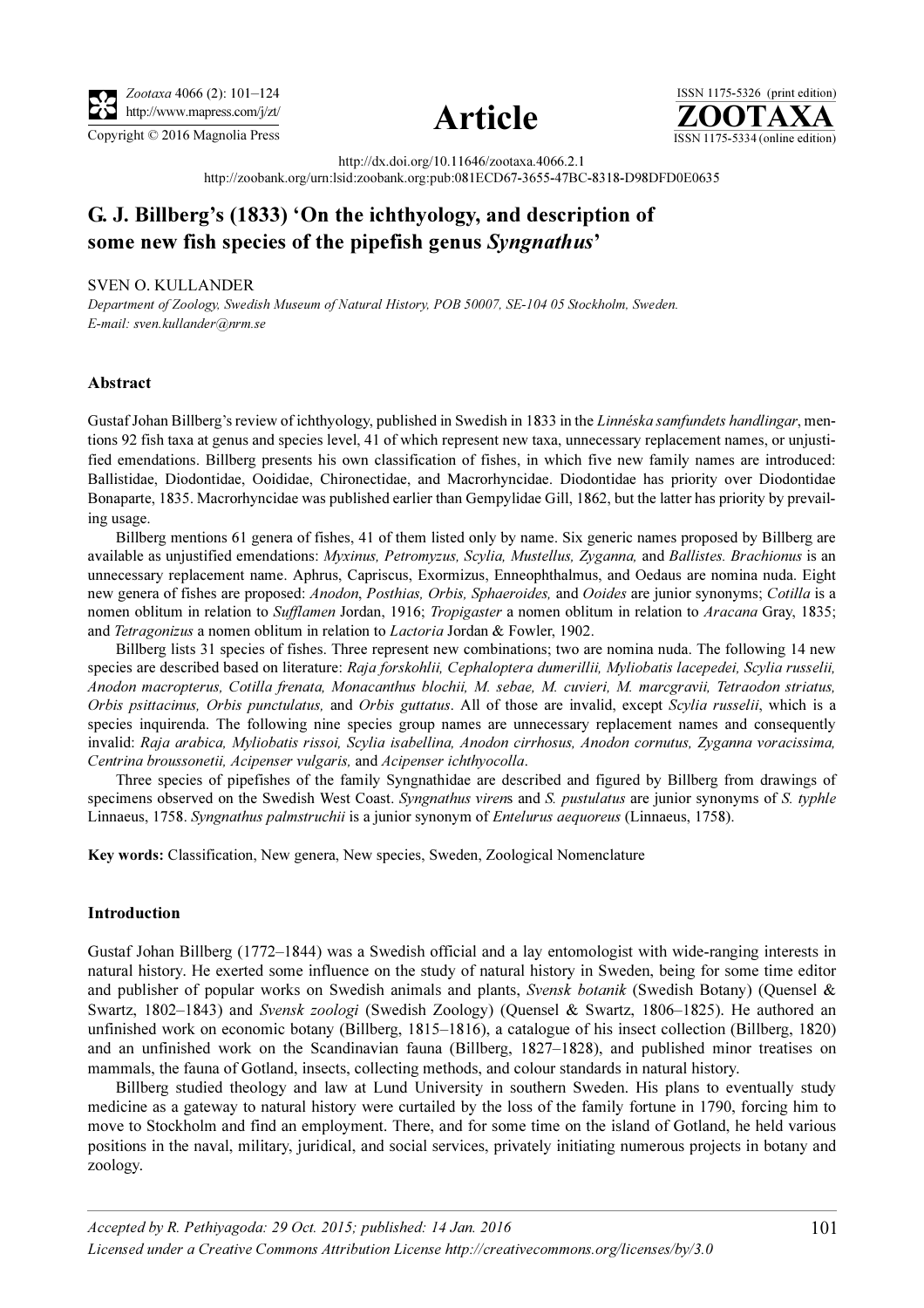Billberg was in possession of a large general natural-history collection (Löwegren, 1952). It included a major insect collection that was lost, along with his books, in a fire in 1822. Soon after that, however, he amassed a new insect collection, which was sold in 1828 and eventually ended up in the Natural History Museum in London in 1839–1840 (Löwegren, 1952). He also had a large collection of birds, eventually bequeathed to the collections of the Royal Swedish Academy of Sciences in 1809 (Löwegren, 1952).There is no indication that Billberg was in possession of a significant collection of fish specimens, but he donated two fish specimens to the Academy in 1800. One is a juvenile dried shark from "India", tentatively identified as Stegostoma fasciatum, still preserved in the collection of the Swedish Museum of Natural History. The other specimen is probably lost. It was a sword (upper jaw) of a swordfish, Xiphias gladius, from Gotland.

In 1817 Billberg was elected member of the Royal Swedish Academy of Sciences, marking the height of his scientific career. After that his life went downhill. In 1821 he lost his country house to debts, and soon thereafter his new house in downtown Stockholm was lost in the fire of 1822. Shortly thereafter the Academy took over the publication of the series of Botany and Zoology books which had declined considerably in quality under Billberg's editorship. Billberg was declared bankrupt in 1841 and died, ill and in misery, in November 1844.

Billberg's zoological and botanical work is now for the most part more than obsolete. His hortological ambitions, however, are conspicuously manifest today in Floras kulle (Flora's hill), a small elevated flowerbed area in the Humlegården garden in downtown Stockholm, created by Billberg and named for his daughter Flora. Ironically, the hill is now topped by a statue of the chemist Carl Wilhelm Scheele (1742–1786) and Billberg ranks among the least known of early 19<sup>th</sup> Century Swedish naturalists. Boethius (1924) and Landell (1999) provide biographical information on him.

Billberg was a devoted late Linnaean and founded a Linnean Society (Linnéska Samfundet) in Visby, Gotland, in 1806. It seems not to have been very active in that remote location, but Billberg revived it in Stockholm in 1832. The society was not endorsed by the academics and was terminated upon Billberg's passing. (The present-day Swedish Linnaeus Society — Svenska Linnésällskapet — dates to 1917 and is completely independent from Billberg's initiative.)

Billberg's Linnean Society produced a single publication, the Transactions of the Linnean Society (Linnéska Samfundets Handlingar) which are limited to a single issue, for the year 1832, published in 1833. All papers in this issue are authored by Billberg. One of them is titled *Om Ichthyologien och Beskrifning öfver några nya Fiskarter af* Samkäksslägtet Syngnathus [On the Ichthyology, and Description of some new fish species of the pipefish genus Syngnathus] (Billberg, 1833). It was read to the Society on 2 February 1833. Although this paper contains no less than 46 new scientific names and detailed descriptions and figures of three new species of pipefishes, the existence of this paper seems to have passed almost unnoticed until this day. It was never cited in Swedish faunas or primary ichthyological literature, and was known mainly from the citation in the catalogue of early Swedish ichthyological literature by Lundberg (1872), and from the brief mention in Dal's (1996) review of Swedish zoological literature. Because it contains a considerable number of new names and three neglected species descriptions it may merit a summary in English, which is the objective of the present paper.

# Material and methods

Two copies of the *Linnéska Samfundets Handlingar* were examined, both softbound, uncut, with blue wrappers typical of the period. Publications of all authors referenced by Billberg were examined for verification of the sources of the scientific names that hes uses, and all names also cross-checked with the Catalog of Fishes (Eschmeyer & Fricke, 2015), and van der Laan *et al.* (2014). Relative validity of taxa follows Eschmeyer & Fricke (2015) unless otherwise stated. Availability of names was assessed in relation to the International Code of Zoological Nomenclature (International Commission on Zoological Nomenclature, 1999), henceforth referred to as the Code. References to support prevailing usage of junior synonyms were searched in Zoological Record 1971– 2011, accessed through the OVID database (http://www.ovid.com/site/about.jsp), and the Google Scholar search engine (http://scholar.google.se).

Below I report on all taxa mentioned by Billberg (1833). To facilitate reference, I first provide his classification in indented form, followed by a list of new family-group names. I then list all the genera, followed by all the species mentioned by Billberg in the order they are mentioned in Billberg's paper. Billberg provides his classification in running text, first listing the orders with their diagnoses, followed by the family-group names of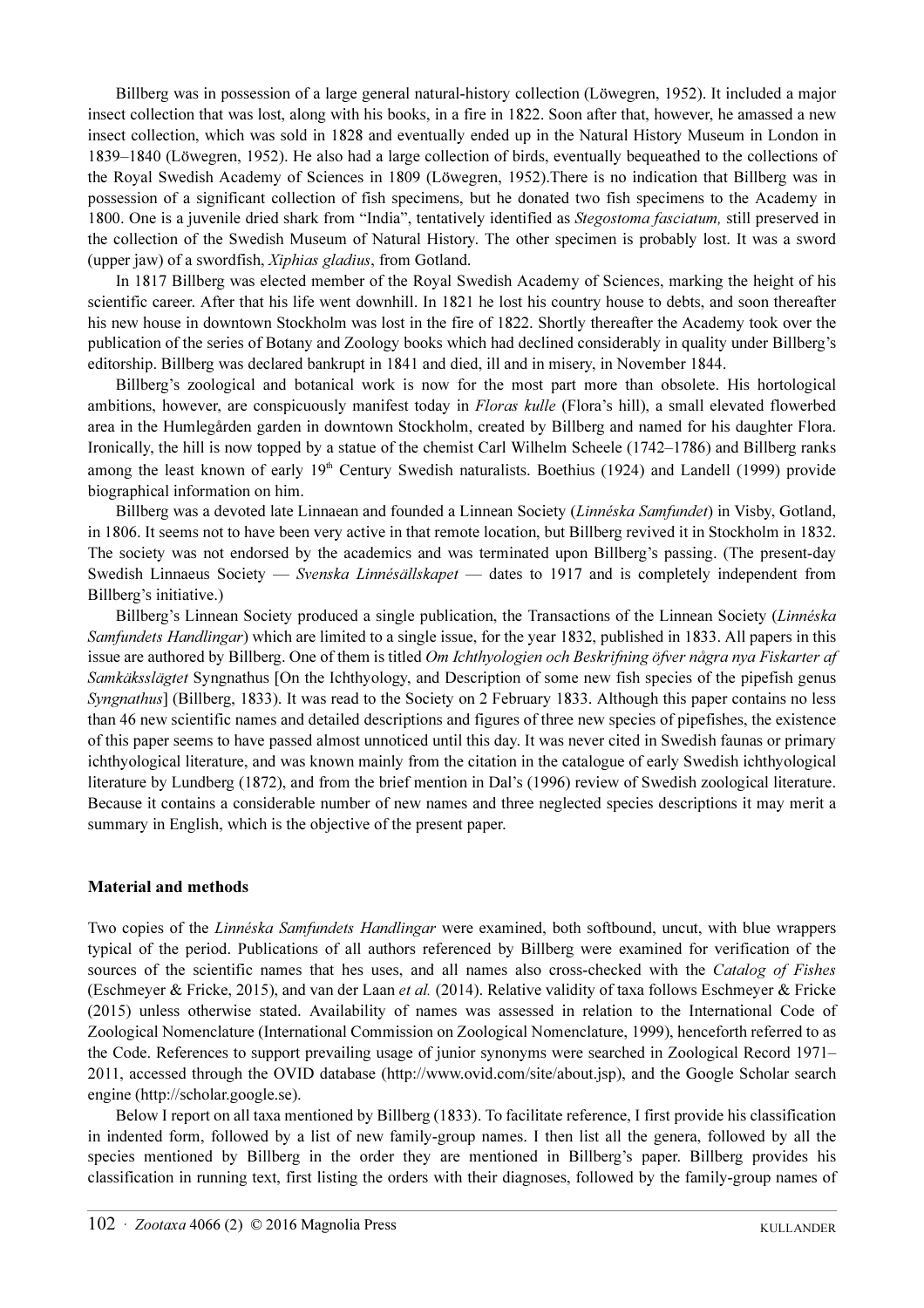each order, and a list of the genera included in each order. After each such account of an order follows indented remarks sections which provide additional comments, particularly on the etymology of the generic names, suggestions for better names, mention of species in each genus, and suggestions for better names for those species. Billberg uses italics for Swedish vernacular names and, with exceptions, author names; regular font for scientific names and person names when not indicating authorship; and Greek letters for Greek names. For clarity, I here use italics for available generic and species names, and regular letters for person names, taxon names above the genuslevel, and unavailable taxon names. Greek names are kept in Greek letters, and the Latin ligand æ is kept as in the original where relevant. For each genus and species name I have added the currently valid family name. Person names misspelt by Billberg have been corrected. For most taxa Billberg also provides Swedish names, which occasionally provide a clue to the understanding of a scientific name, as they often carry identical meaning.

Billberg probably used only two works for his references, La Cepède (1798) and Cuvier (1816). In his enumeration of taxa, he gives many references to other authors, and all such ultimate sources were searched and references added as far as possible.

## Results

Billberg (1833) begins with a brief introduction to fish classification. He laments the lack of a system or classification of the fishes, especially since "almost all other classes in Natural History have been examined and analysed with "utmost accuracy", and goes on to propose his own classification in some detail. He objects to the use of the term family, introduced in zoology by Latreille (1796) for groups of genera, arguing that a family consists of a male and a female and their offspring, and instead proposes natio (plural nationes) as a suitable term (developed from a Swedish construction, Slägtslag, which can be translated into Kind of kin or Kin-kind). Billberg's names of families (nationes) all end in –iides, except three based on a generic name ending in –a, which become -æides. The terms *flock* and *skock* for hierarchical levels between order and natio are Swedish words which both refer to aggregations (flock, herd, crowd, pack), and are not explained by Billberg.

Billberg considers three subclasses of fishes, viz., cartilaginous, soft-rayed, and spiny-rayed fishes. He goes into detail in listing all orders and families, and apparently all genera of cartilaginous fishes that he recognizes. The other two subclasses are not treated in the same detail. The text is rich in references to Ancient Greek and Roman authors, pre-Linnaean renaissance authors, and a selection of late 18<sup>th</sup> and early 19<sup>th</sup> Century ichthyologists (Linnaeus, Gmelin, Bloch, La Cepède, Duméril, Cuvier …), but no explicit source references are given.

The paper is clear and concise for about the first two pages. The rest is relatively poorly structured and includes spelling errors and variation in spelling of personal names. Pages 51–54 consist mainly of mention of fish names of earlier authors, to a large extent with a suggestion for a replacement name. From page 53, at the end of the "remarks", the taxa are not as richly commented as earlier in the text and the list is also inconsistent with the enumeration on p. 52. Occasionally it is unclear whether Billberg is proposing a replacement name or a new name, and on p. 53 he forgets to mention species for two new generic names. Taxa are assigned to his subclass Chondrichthyes, which includes a number of actinopterygians, but no contained taxa are mentioned for the subclasses Malacichthyes (presumably non-acanthopterygian teleosts) or Acanthichthyes (presumably corresponding to Acanthopterygii).

The paper ends with the descriptions and illustrations of three new species of pipefishes, family Syngnathidae. The illustrations are reproduced here in Fig. 1.

In his introduction Billberg makes numerous references to authors: Linné, Artedi, Bloch, Schneider, La Cepède, Duméril, Cuvier, Aldrovandi (p. 47), Retzius, Quensel, Thunberg, Hollberg, Blainville (p. 48), Nilsson, Ekström, Schagerström (p. 49), but few works are listed with a title. Additional authors are listed in the taxonomic section. One gets the impression that Billberg's sources of information are limited and somewhat dated. Apart from the pipefishes, he does not mention anything about Swedish fishes, or provide any information identifiable as coming from any of the several Swedish authors listed, except Linnaeus. He makes numerous references to Cuvier, Duméril, and La Cepède. Cuvier (1816, 1829), Duméril (1805), and La Cepède (1798) were important works in the early  $19<sup>th</sup>$  Century. Billberg gives references only to the first of the five volumes of La Cepède's *Histoire naturelle* des poissons (La Cepède, 1798). This is remarkable since Billberg was a book collector (Dal, 1996; Landell, 1999), but perhaps fish books were not prioritized.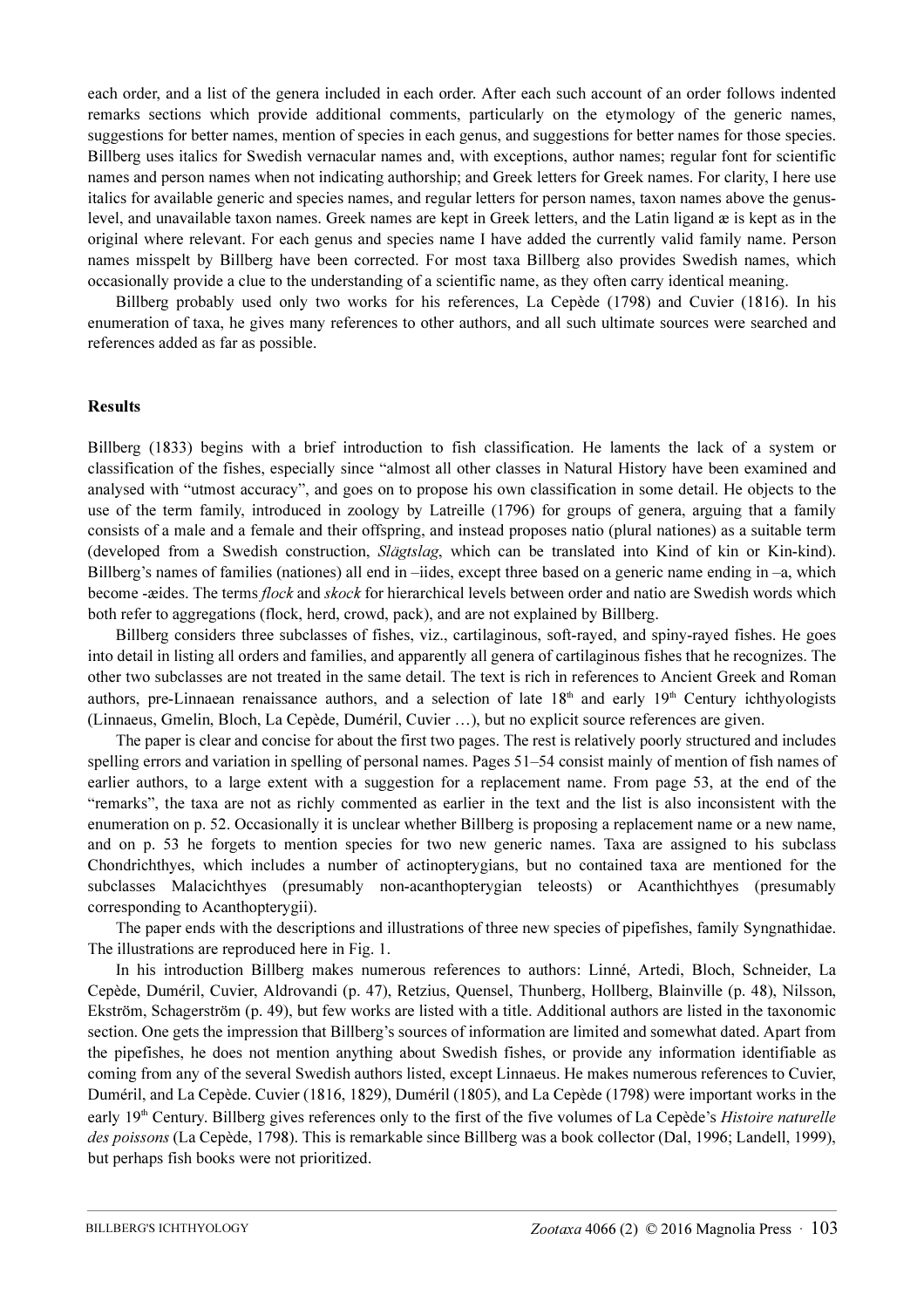

FIGURE 1. Reproduction of the plate in Billberg (1833): fig. 1 Syngnathus pustulatus; fig. 2, Syngnathus virens; fig. 3 Syngnathus palmstruchii.

Except for the three new pipefish names, the new genus and species level names proposed by Billberg fall into five categories:

- 1 Replacement names (nomina nova, substitute names). Such are occasionally explicit, but usually evident because they are used in the enumeration of taxa and the reason for rejection of the existing name is explained in the comments on the enumeration. An example is *Centrina Broussonetii* as a new name for *Squalus* americanus Gmelin. Expressly proposed replacement names are available with their own author and date (Code Article 13.1.3). They can be valid only when replacing a junior homonym (Code Articles 52, 60, 72, 75). All other replacement names are junior objective synonyms and invalid, and take the same type as the name substituted.
- 2 Unjustified emendations. In numerous cases Billberg corrects an available name, although there is no obvious error in the original. An example is *Petromyzus* which is a modification of *Petromyzon* Linnaeus, 1758. Unjustified emendations are covered in the Code, Article 33, which states that such emended names are available names with their own author and date. Where no justification is presented by Billberg and his spelling of a name differs from that otherwise used for a genus or species, it is considered to be an incorrect subsequent spelling without nomenclatural status.
- 3 Explicitly new taxa named as such are available from Billberg (1833). Those include Monacanthus Blochii, based on a drawing in Bloch (1786: pl. 148), which Billberg considers incorrectly identified as Balistes tomentosus Linnaeus.
- 4 Application of pre-1758 names. Billberg frequently refers to sources published before 1 January 1758, i.e., before the starting date of the Code, which consequently are not available (Code Article 3). Citation of such names does not make them available or change the authorship of the name. When citing a name for which there is an identical or similar post-1757 available name, Billberg's usage is best interpreted as an explanation of the origin of a name. Ammocoetus, credited to Gesner (1598), should be understood as the same as Ammocoetus Duméril, even though Gesner used the name for a species of the Ammodytidae, and Duméril used it for the larva of the Petromyzontidae. When explicitly changing the spelling of a name and referring to a pre-1758 source, however, Billberg is performing an unjustified emendation as explained above. In several cases, however, Billberg is adopting a pre-1758 name as his own, such as Zyganna, which then takes authorship from Billberg. The Code (Article 12.2.1) permits an author to adopt pre-1758 non-binominal names as available with the author, not the source, as author of the name.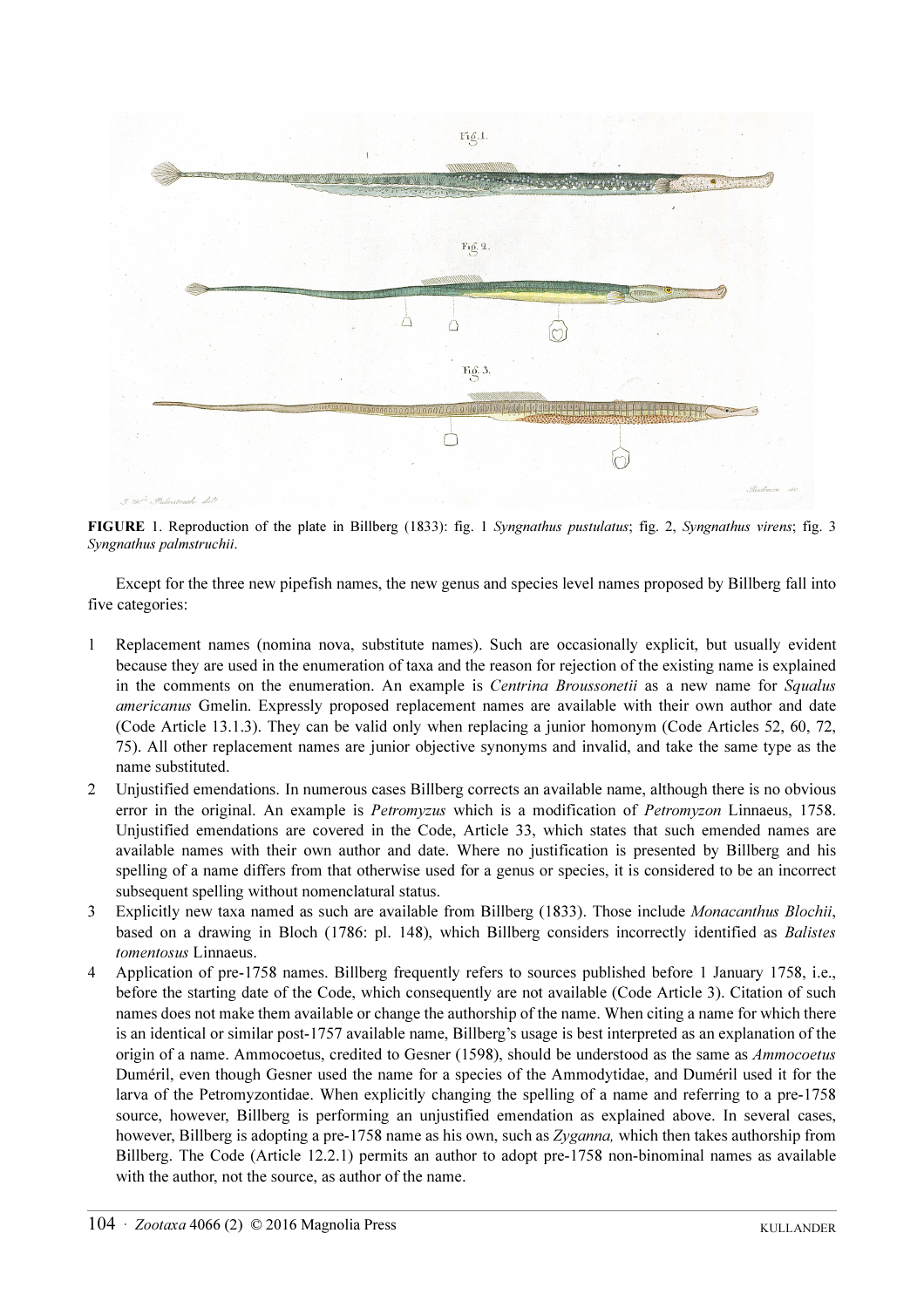5 Latinization of post-1757 vernacular names. La Cepède and other early French authors commonly used names in French or gallicized Latin or Greek, instead of Latin names for families, genera and species. Such names were successively replaced with Latin counterparts during the first half of the 19<sup>th</sup> Century. An example is Sphaeroides Billberg from Sphaëroides in La Cepède (1798). Kottelat (2013: 290) has discussed at length whether Cuvier's generic names in French form (gallicized Latin or Greek) should be considered available as first published or only from the subsequently latinized form and how to deal with names that are neither Latin, Greek or French. Billberg latinizes many names that are given in French form in La Cepède (1798). When the text of a work, such as that of La Cepède (1798), is almost entirely in French and also the taxon names are given in unmistakable French form and sometimes also given Latin equivalents already in the source, I consider it obvious that the taxon names in French form are proposed as vernacular or common French names, and not as binominal scientific names.

The classification. Billberg's classification is as follows, with the diagnosis, where given, translated:

1 subclass: Chondrichthyes (cartilaginous skeleton) A Order Apteri (no fins) 1 flock Cyclostomi Natio Myxiniides (two breathing holes in the throat and 8 gills) Natio Petromyziides B Order Chondropteri (cartilaginous fins) 1 flock Hypostomi (mouth below, transverse) 1 skock Trematopnei (several rounded breathing holes) Natio Rajæides 2 skock Schismatopnei (wide cleft or one single breathing hole and gill membrane, but without gill cover) Natio Chimerærides 3 skock Pomatopnei (breathing hole and gill cover, but either with or without gill membrane) Natio Squaliides Natio Acipenseriides Natio Pegasiides C Order Schiponopteri (rayed fins) 1 flock microstomi [sic] (small, not extensible mouth) Natio Ballistiides Natio Diodontiides Natio Ostraciides Natio Tetraodontiides Natio Ooidiides Natio Chironectiides 2 flock Platystomi (large, wide mouth) Natio Lophiides Natio Cyclopteriides Natio Echeneiides 3 flock Aphyostomi (extended mouth) Natio Syngnathiides Natio Fistulariæides Natio Macrorhynchiides 2 subclass Malacichthyes (bone-hard skeleton and softrayed fins) [No included taxa listed.] 3 subclass Acanthichthyes (bone-hard skeleton and spinelike rayed dorsal fin) [No included taxa listed.]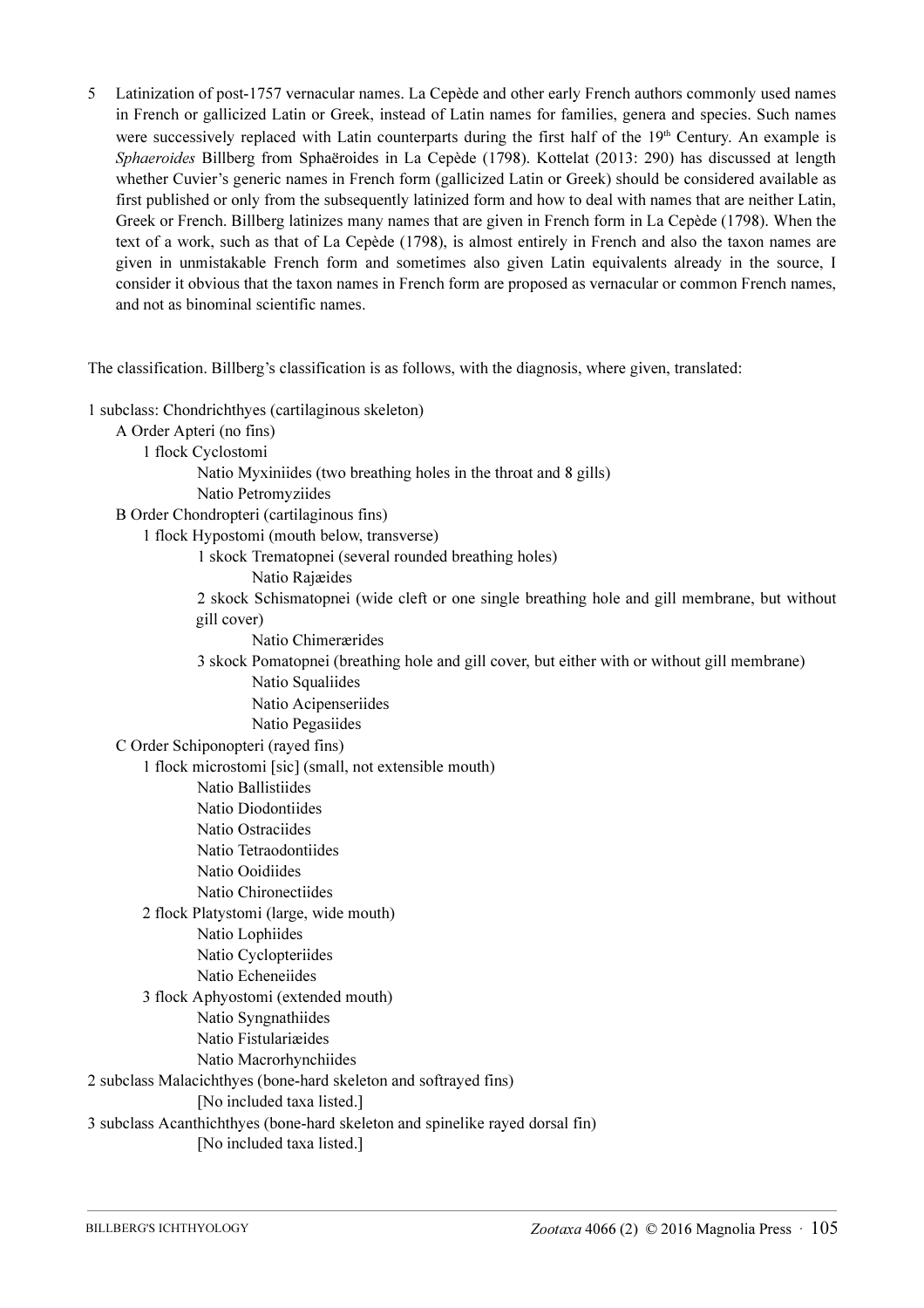Family names. Most of the family names used by Billberg (1833) were already available at the time. Some family names are new, however:

Ballistiides, p. 52, here corrected to Ballistidae, based on Ballistes Billberg, 1833, is a junior synonym of Balistidae Rafinesque Schmaltz (1810b: 41).

Diodontiides, p. 52, here corrected to Diodontidae, based on *Diodon* Linnaeus, 1758 is an available family name, senior synonym of Diodontidae Bonaparte (1835: 6).

Ooidiides, p. 52, here corrected to Ooididae, based on Ooides Billberg, 1833, is an available family name, senior synonym of Ovoidinae Whitley (1959: 322), and secondary junior synonym of Tetraodontidae Bonaparte (1831: 97).

Chironectiides, p. 52, here corrected to Chironectidae, based on Chironectes Cuvier, 1817, is an available family name, senior homonym of Chironectidae Swainson (1838: 201), junior synonym of Antennariidae Jarocki (1822).

Macrorhynchiides, p. 52, here corrected to Macrorhyncidae, based on *Macrorhyncus* Duméril (1805), is an available family name, senior synonym of Gempylidae Gill (1862). Billberg uses the incorrect subsequent spelling Macrorhynchus. Macrorhyncidae Duméril has not been used as a valid name after 1899 whereas Gempylidae has been used in at least 100 publications between 1976 and 2011, by more than 25 different authors (Zoological Record, 2015-09-14). With reference to Code Article 23.9.2, Gempylidae is therefore the valid name and Macrorhynchidae invalid whenever the two are regarded as synonyms. Macrorhynchidae Koken, 1887 (in Archosauria), based on Macrorhynchus Dunker, 1844, is not a junior homonym of Macrorhyncidae, but apparently also not in use as a valid name.

The genera and species. Billberg does not present any general method for treating names of genera and species, but in the commented enumeration of genera and species on pages 50–52, he explicitly corrects the spelling of seven names, and explicitly replaces 28 names, including both pre-1758 and later names. In many cases the change is motivated by the mere existence of pre-1758 usage of a name. The primary sources stated are Aristoteles and Plinius, but also Oppianus, Cassiodorus, Gesner, Belon, Athenaeus, Artedi, Marcgravius, Aristophanes, Klein, and Clusius are mentioned. Mention by Billberg of a pre-1758 name as having authorship from a pre-1758 author (e.g., Raia Bellonius, 1553) can be understood as conferring availability of that name with Billberg as author. In all of those cases, however, there is a post-1757 available instance of the name and the alternative interpretation, that Billberg is only refering to the historical origin of the name, is equally valid and preferred here.

Among species, Billberg makes numerous replacement names for existing binominal names, all unjustified and thus available names, but automatically junior synonyms of the "bad" name. He gives principally one or both of two reasons: the name is inappropriate or incorrect, or there is a pre-Linnean name.

Myxinus, p. 50, represents a corrected spelling of *Myzine*, which apparently is Billberg's misspelling of *Myxine* Linnaeus, 1758. Billberg refers to the Greek name Μυξινος for justification. Μυξινος is mentioned as a slimy fish by Athenaeus (Deipnosophistae, book 7, section 306E). Myxinus is available as an unjustified emendation or replacement name for Myxine Linnaeus (1758), and is permanently invalid being a junior objective synonym of Myxine Linnaeus, 1758. Myxinidae.

Ammocoetus, p. 50, is credited to Gesner but is obviously the same as Ammocoetus Duméril (1812a, b: 16), representing the larva of lampreys. Gesner, however, applied this name on sand-eels, members of the family Ammodytidae (Gesner, 1598: 39). Petromyzontidae.

Exormizus, p. 50, is said to refer to a name already used by Cassiodorus, "Exormizo, ἐξορμίζω solvo a littore". Cassiodorus' letters contain multiple references to exormiston, a fish found at Rhegium (Reggio, southern Italy), similar to an eel (muraena) (Thompson, 1947: 297; Hodgkin, 1886: 503). Because information in Cassiodorus is insufficient to recognize the species concerned, and because Billberg only identifies it by a Swedish name ("strandgräfling), possibly his own invention or just a translation of Exormizus, it must be regarded as a nomen nudum, unavailable specifically by Code Article 12.3.

Enneophthalmus, p. 50, credited to Willughby, refers to Lampetra no. 5 in Willughby (1686: 107, pl. G3, fig. 1), which in turn refers to a drawing by Leonhard Baldner (1666–1687, 1974) of Ein Blinder Neünhockhen, translated by Willughby as Enneophthalmos caecus (i.e, blind nine-eyes). This is the only place where Willughby (1686) uses the word Enneophthalmus. Willughby's own name for this fish is Lampetra caeca seu oculis carens, given simply as Lampetra caeca on his plate G3. Baldner's work, an illustrated regional fauna of the Strasbourg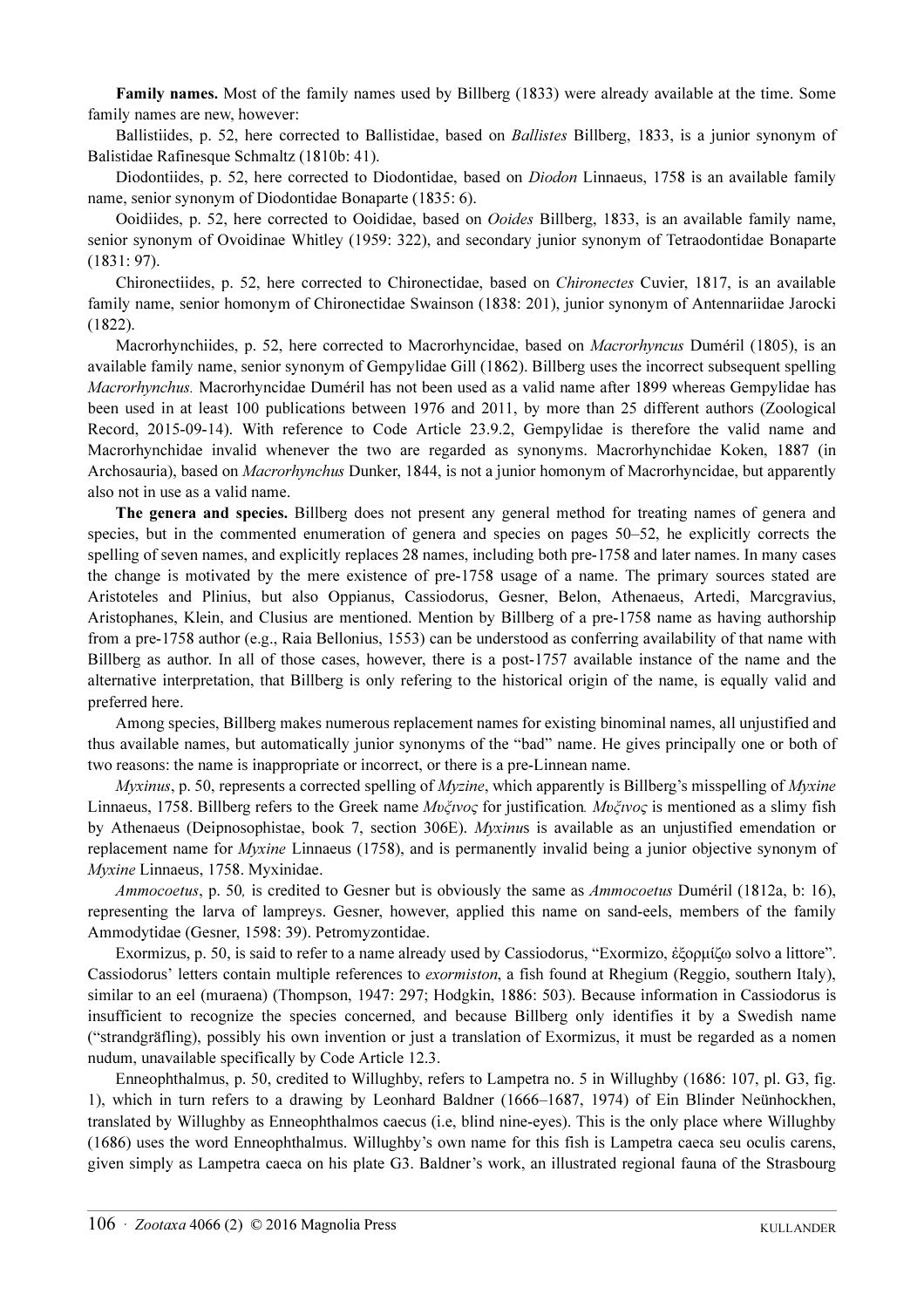area, is known from five manuscripts, of which one obtained by Willughby (Baldner, 1974). Another copy was reprinted in 1974 (Baldner, 1974).The drawing of the Blinder Neünhockhen is at the bottom of a plate with altogether four drawings of lampreys. The upper three, with the header Dreÿerleÿ Sehender Neünhockhen, are probably adult *Lampetra planeri* Bloch, 1784 as suggested by Lauterborn *et al.* (1974). The bottom fish is captioned "Ein Blinder Neünhockhen" ["a blind lamprey"] and may be an ammocoetes larva. It has a lamprey-like form with gill apertures represented by a series of black dots along the side of the head, and it lacks a dorsal fin. The eye is a prominent feature in the upper three drawings, but is absent in the "Blinder". Consequently, the Enneophthalmos caecus is the ammocoetes larva of one of the three north European lamprey species, most likely L. planeri. Billberg writes that Enneophthalmus "belongs here [to Petromyziides] but is incorrectly used by Willoughby for Ammocoetus". By this should be understood that Billberg criticizes Willughby for applying Enneophthalmus, in the meaning of nine eyes, on the ammocoetes stage of lampreys (the larval form of lampreys, which does not have visible eyes) Billberg misses the point that Willughby only translated Baldner's name and it explicitly describes a blind lamprey. Billberg applies Enneophthalmus on species known as Neunaugen in German and Nejonögon in Swedish ("Neinöga" in Billberg), i.e. "nine eyes", which excludes the ammocoetes larva but applies to adults of species of *Lampetra* Bonnaterre, 1788 and *Petromyzon* Linnaeus, 1758. Because Billberg explicitly excludes the species referenced by Willughby ("Enneophthalmos caecus"), lists *Petromyzon* as distinct (as Petromyzus, see below), and does not explain clearly which species are included or which characters are diagnostic for his Enneophthalmus, the name is a nomen nudum (none of the indications in Code Article 12.2 applies). Mention of "Neinöga" is not sufficient for an indication (Code Article 12.3).

Petromyzus, p. 50, is presented as a corrected spelling of Petromyzon credited to Linnaeus. Petromyzus is available as an unjustified emendation of Petromyzon Linnaeus (1758), and is permanently invalid, being a junior objective synonym of Petromyzon Linnaeus, 1758. Petromyzontidae.

Torpedo, p. 51, is credited to Plinius. Plinius (book 9, chapters 16, 24, and further) mentions a fish called torpedo. This is probably the same as Torpedo Duméril (1805: 102). Torpedinidae.

Raja, p. 51, is credited to Bellonius. In Bellonius (1553: 79) and Belon (1555: 70) it is spelt Raia. Plinius (book 9, chapters 24, 42) mentions raia in a list of batoid chondropterygians, so Belon is just adopting a vernacular Latin name. This is probably the same as Raja Linnaeus (1758). Rajidae.

Rhinobatus, p. 51, is credited to Schneider. It is the same as Rhinobatus Schneider (1801: 353), a junior synonym of Rhinobatos Linck, 1790. Rhinobatidae.

Myliobatus, p. 51, also spelt Muliobates, is credited to Duméril. It is apparently the same as Myliobates Cuvier (1816: 137). Cuvier cites Duméril as source of the name. Myliobatididae.

Cephaloptera, p. 51, is credited to Duméril. It is apparently the same as Cephaloptera Cuvier (1816: 138). Cuvier cites Duméril as source of the name. It is a junior synonym of Mobula Rafinesque Schmaltz, 1810. Myliobatididae.

Chimæra, p. 51, is credited to Linné. It is the same as Chimaera Linnaeus, 1758. Chimaeridae.

Callorhynchus, p. 51, is credited to Gronovius. Callorynchus in Gronovius (1754: 59) was made available as Callorynchus Cuvier (1816: 140). Billberg's mention of the genus is thus considered to be an incorrect subsequent spelling of Callorynchus Cuvier, 1816. Callorhinchus, attributed to La Cepède (1798: 400) (Eschmeyer & Fricke, 2015), is not made available there, but that spelling is apparently in prevailing usage. Callorhinchidae.

Lamna, p. 51, is credited to Cuvier. It is the same as *Lamna* Cuvier (1816: 126). Lamnidae.

Selache, p. 51, is credited to Cuvier. It is the same as Selache Cuvier (1816: 129), a synonym of Cetorhinus Blainville, 1816. Cetorhinidae

Cestracion, p. 51, is credited to Cuvier. However, Les Cestracions in Cuvier (1816: 129) is a French construction, latinized as Cestracion Bosc (1816: 598). Bosc cites Cuvier as the source of the name. Cestracion Bosc, 1816 is a junior synonym of Heterodontus Blainville, 1806. Heterodontidae.

Scylia, p. 51, is proposed as a corrected spelling of Scyllium Cuvier, with the motivation that Scylia in Aristoteles (rendered Σκύλαξ by Billberg, but Aristoteles, book 6, chapter 10–11 uses σκύλιον) was unjustifiably changed to Scyllium by Cuvier. Scylia Billberg, 1833, is available as an unjustified emendation of Scyllium Cuvier (1816: 124), itself a junior objective synonym of Scyliorhinus Blainville, 1816. Scyliorhinidae.

Galeus, p. 51, is mentioned as used already by Aristoteles (Γαλεος in Aristoteles, book 5, chapter 10). Billberg does not mention any post-1757 usage, but he possibly has *Galeus* Rafinesque Schmaltz, 1810 in mind. Pentanchidae.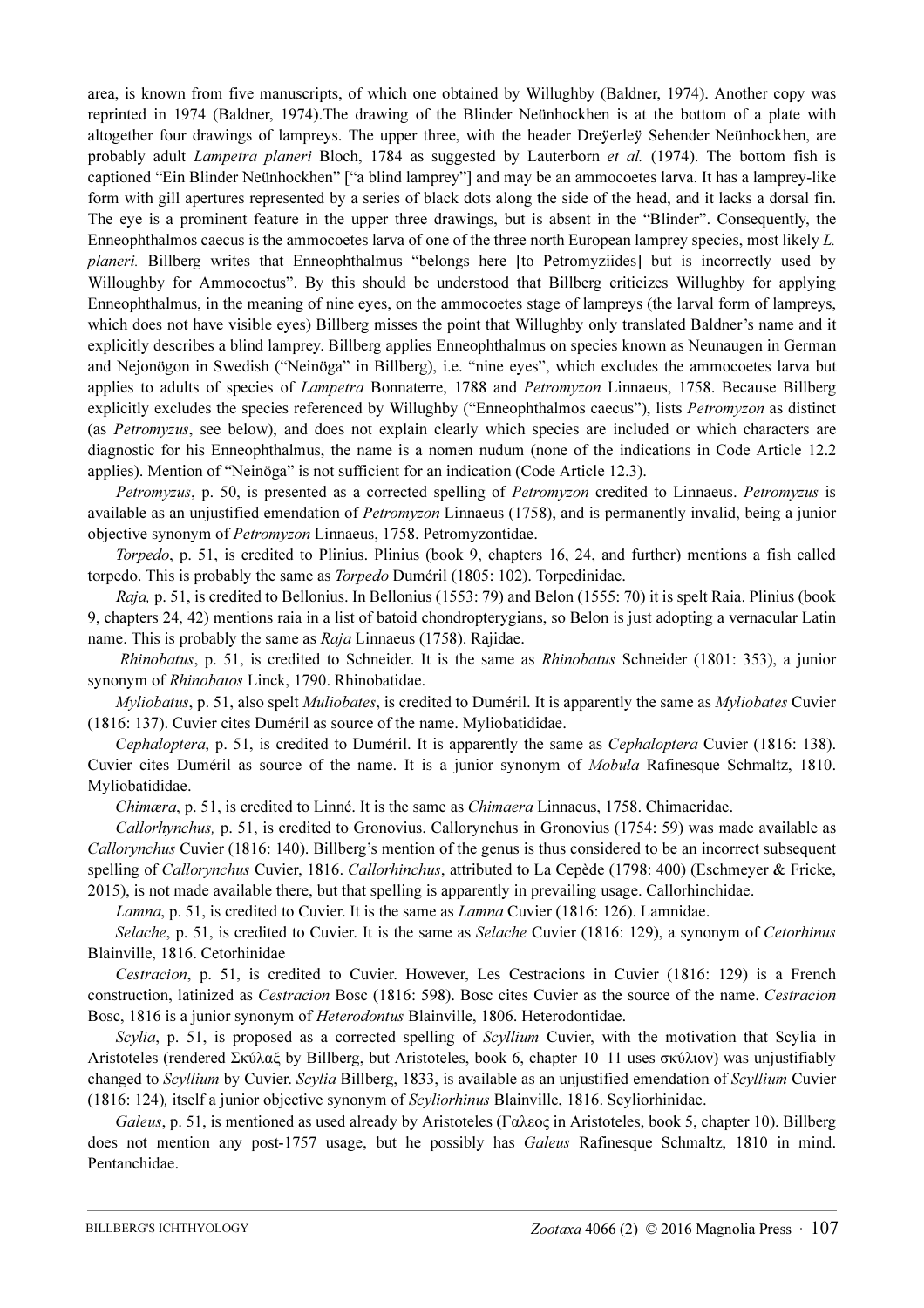Mustellus, p. 51, credited to Aristoteles, is proposed as a replacement for *Mustelus* Cuvier, with the motivation that Mustellus in Aristoteles was unjustifiably changed to Mustelus by Cuvier. "In the same way Galeus (γαλεος, Mustela) is already used by Aristoteles for a shark species. Mustellus Arist. less suitably called Mustelus by Cuvier, as more confusing with Mustela." Possibly, the period after species should be a comma. Actually, Aristoteles (book 5, chapter 10) uses γαλεος, translated by Gaza into Mustelus (cf. Artedi, 1738: Synonymia: 94). Mustellus Billberg, 1833, is available and invalid as an unjustified emendation of *Mustelus* Cuvier (1816: 128), itself a junior synonym of Mustelus Linck (1790: 31); and a junior homonym of Mustellus Risso (1827: 126), and potentially Mustellus Fischer (1813: 78), the latter, however, being on the Official Index (Melville & Smith, 1987) as an incorrect spelling of *Mustelus*. Triakidae.

Anodon, p. 51, is an available name, intended by Billberg to replace Aodon in La Cepède (1798: 297). Aodon must be understood as a French construction like most other names in La Cepéde (1798), but has commonly been considered later to be a scientific name (e.g., Eschmeyer & Fricke, 2015). Aodon was first made available by Anonymous (1798: 675), later independently also by Rafinesque Schmaltz (1810b: 46) in the combination Aodon cornutus, with reference to La Cepède. La Cepède (1798: 297) describes three species of Aodon, viz., L'Aodon massasa, L'Aodon kumal, and L'Aodon cornu. The first two refer to Squalus massasa and Squalus kumal in Forskål (1775: X). The third is Squalus edentulus Brünnich (Brunnichius, 1780: 6) which is listed in La Cepède's footnote. Billberg renames these species Anodon macropterus, Anodon cirrhosus, and Anodon cornutus, respectively, and the names are available but invalid, being unjustified replacement names. Fricke (2008) identified S. kumal as the same as Nebrius ferrugineus (Lesson) [Scyllium ferrugineum Lesson, 1831: 95], potentially in prevailing usage (Eschmeyer & Fricke, 2015; Fricke 2008). Squalus massasa is unavailable from Forskål, as it appears there under two names (massasa and mafreka; cf. below), but available as *Squalus messasa* Bonnaterre (1788: 13), although it is uncertain which species it represents (Fricke, 2008). Squalus edentulus has been identified as a myliobatid ray, probably Mobula mobular (Bonnaterre, 1788) (Notarbartolo-di-Sciara, 1987). Anonymous (1798: 678) latinizes Aodon cornu into Aodon cornutus, but places it in the synonymy of Squalus edentulus Brünnich. Aodon cornutus Anonymous was first published in synonymy but a synonym name becomes available if used as a valid name before 1961 (Code Article 11.6.1). Rafinesque Schmaltz (1810b: 46) was next to latinize La Cepède's cornu as Aodon cornutus, probably independent of Anonymous (1798), but conferring validity to Aodon cornutus Anonymous. The first originally included species of Aodon, and therewith type species by monotypy is Aodon cornutus Anonymous. Anodon Billberg, 1833 antedates Nebrius Rüppell, 1837 and is a senior homonym of Anodon Agassiz, 1846, but is junior to Aodon Anonymous, 1798, Mobula Rafinesque Schmaltz, 1810, and Aodon Rafinesque Schmaltz, 1810. I select Aodon cornutus Anonymous as type species of Anodon Billberg. This act makes *Anodon* Billberg a junior objective synonym of *Aodon* Anonymous, and a junior subjective synonym of Mobula Rafinesque Schmaltz, 1810. Anodon cornutus Billberg is a junior objective homonym of Aodon cornutus Anonymous, and a junior objective synonym of *Squalus edentulus* Brünnich. Anonymous (1798a,b) is a review of La Cepède (1798). It uses the German words Geschlacht for genera, and Gattung for species. At the end of the review there is a note: "Wir haben die neuen Gattungen lieber in dieser Anzeige französisch nennen wollen, um Verwechselungen zu vermeiden, zumal da der Vf. selbst einen lateinischen Namen hinzuzusetzen unterlassen hat." [To avoid confusion, we have preferred to name the new genera [=species!] in French in this announcement, especially since the author has himself omitted to add a Latin name.] Consequently, La Cepède's new French genus names are accepted as available when latinized in that review (Aodon, Ovoides, Sphaeroides), but not the species names except Aodon cornutus for Aodon cornu. Myliobatididae.

Zyganna, p. 51, is introduced as a corrected spelling of the generic name Zygaena Cuvier, and the specific name in Squalus zygaena Linnaeus, 1758. "Zyganna is already adopted by Aelianus and Oppianus and should be so much less changed to Zygaena as the latter is a previously adopted generic name among insects." Zyganna Billberg is an unjustified emendation of Zygaena Cuvier (1816: 127), preoccupied by Zygaena Fabricius, 1775 (Insecta), and a junior synonym of Sphyrna Rafinesque Schmaltz, 1810, Cestrorhinus Blainville, 1816, and Sphyrichthys Thienemann, 1828, all with Squalus zygaena as type species. Actually, ξυγαινα is used by Aristoteles (book 2, chapter 15), and this name is rendered as Zygaena in Latin by renaissance authors (Artedi, 1738, Synonymia: 95). Sphyrnidae.

Squalus, pp. 51, 52, is only given the comment (p. 52) that "Sqvalus is [the name used by] the old Latin speaking". It is the same as *Squalus* Linnaeus (1758), derived from Plinius (book 9, chapters 24 and 51), and Ovidius (Halieutica, v. 123), through Artedi (1738, Philosophia: 73; Synonymia: 94). Squalidae.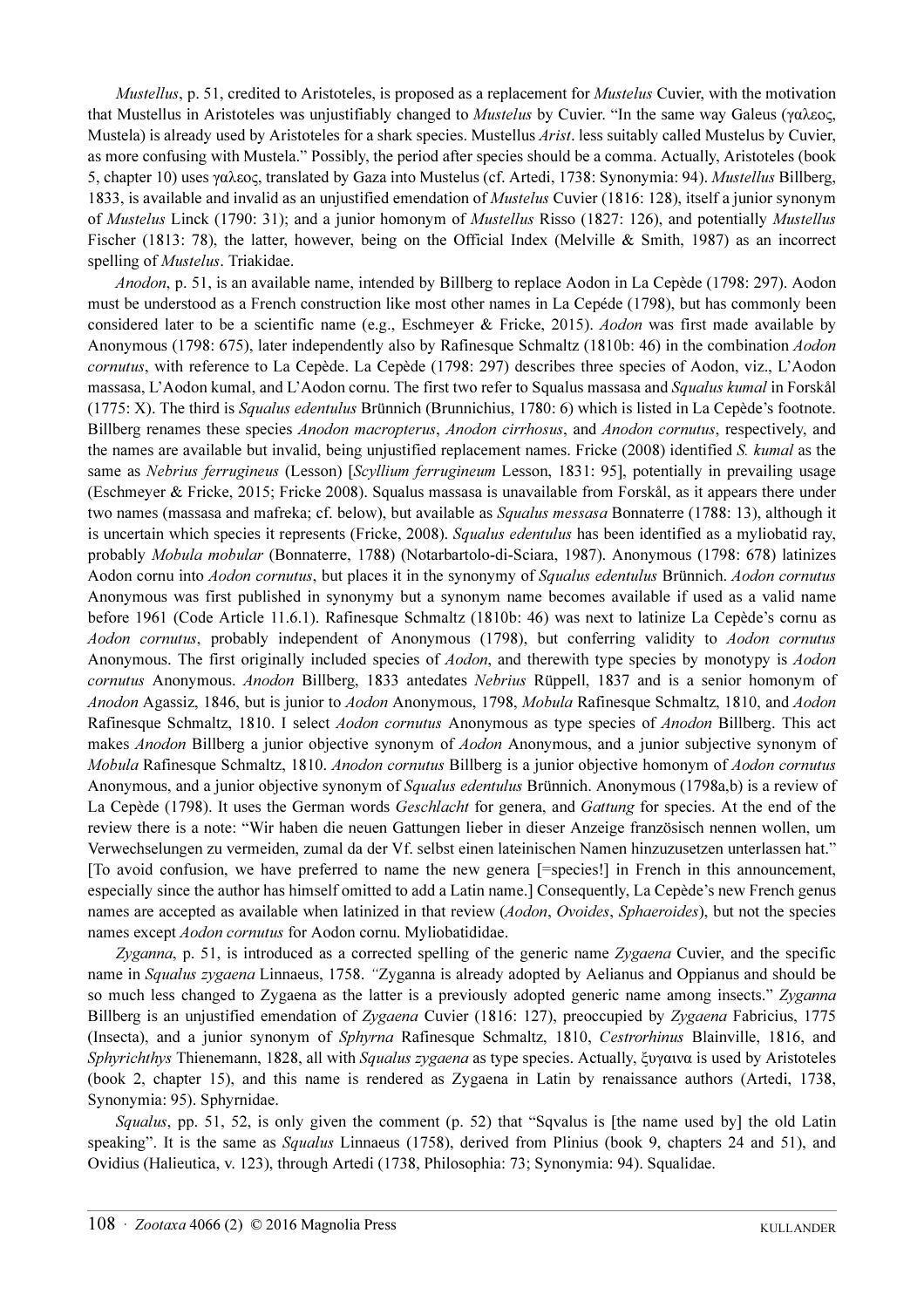Centrina, pp. 51, 52, is credited to Athenaeus. It appears as κεντρίνην in Athenaeus book 7, 294d, and goes back to κεντρίνης in Aelianus (book 9). It is the same as Centrina Cuvier (1816: 130), which is a junior synonym of Oxynotus Rafinesque Schmaltz, 1810. Oxynotidae.

Squatina, pp. 51, 52, is credited to Plinius with the spelling Sqvatina. Plinius mentions Squatina in book 9, chapters 12, 24, 42, 51, and book 32, chapter 9. It is available as Squatina Duméril (1805: 102). Squatinidae.

Pristis, p. 52 is credited to the Ancients. The name appears in Plinius, book 9, chapters 3–4, and book 32, chapter 11. It is available as Pristis Linck (1790: 31). Pristidae.

Spathularia, p. 52, with Shaw as author, is considered by Billberg to be an older name than *Polyodon* Lacépède. Polyodon is from Lacépède (1797a: 49; 1797b:13), and Spatularia from Shaw (1804: 362), so the priority is certainly with *Polyodon. Spathularia* is obviously an incorrect subsequent spelling. Polyodontidae.

Acipenser, p. 52, is said to be an old Latin name. It appears in Plinius, book, 9 chapter 18, and book 43, chapter 11, and is also recorded by other Roman authors (Artedi, 1738: Synonymia: 91; probably based on Άκκιπηνσιος in Athenaeus (294C; cf. Thompson, 1947: 7; Artedi 1738; Synonymia: 91). It is available as Acipenser Linnaeus, 1758. Acipenseridae.

Pegasus, p. 52, is mentioned as Linnaeus's name, and is the same as Pegasus Linnaeus, 1758. Pegasidae.

Ballistes, p. 52, is referred to with Artedi as author. That could imply a new name, based on Balistes in Artedi (1738: Genera: 53; Synonymia: 82), but it seems more credible that the change in spelling concerns Balistes as adopted by Linnaeus (1758). Ballistes Billberg, 1833, is thus available as an unjustified emendation of Balistes Linnaeus, 1758. Billberg consistently uses Ballistiides and *Ballistes* but refers also to Artedi's spelling Balistes, and consequently Ballistes is not an incorrect subsequent spelling. Balistidae.

Capriscus, p. 52, is mentioned without species, although it is said that the name is from a species named capriscus by Linnaeus ("a Linnaeus's species name") which probably should be understood as Balistes capriscus Gmelin (1789: 1471). Although one can assume that Billberg's Capriscus was intended for that species, it is not explicit, and Capriscus is therefore a nomen nudum as no species were included and no diagnosis given. Available Capriscus date to Artedi (in Röse, 1793: 114) and Rafinesque Schmaltz (1810b: 41). The name derives from Καπρίσκος in Athenaeus (Book 8, section 52; book 3, fol. 177, 25 according to Artedi, 1738: Synonymia: 114; 355 according to Thompson, 1947: 101). Balistidae.

Cotilla, p. 52, is an intentionally new genus for "Balliste bride" in La Cepède (1798: 378), named Cotilla frenata by Billberg (1833: 52). The Baliste bridé of La Cepède was already named Balistes fraenatus by Latreille (1804: 74) and B. capistratus by Shaw (1804: 417), and it is the type species of Sufflamen Jordan, 1916. Cotilla Billberg, 1833, is thus available and a senior synonym of *Sufflamen. Cotilla* has never been used as a valid name after 1833, whereas Sufflamen has been used in 42 publications between 1979 and 2011, by 33 different first authors (Zoological Record 2015-09-19). Therefore Sufflamen has priority over Cotilla whenever they are considered synonyms (Code Article 23.9.1–2). Balistidae.

Monacanthus, p. 52, is credited to Cuvier. It appears in Cuvier (1816: 152) as Les Monacanthes, but is latinized by Oken (1817: 1183) as Monacanthus. Monacanthidae.

Triacanthus, p. 52, is credited to Cuvier. It appears in Cuvier (1816: 153) as Les Triacanthes, but is latinized by Oken (1817: 1183) as Triacanthus. Triacanthidae.

Diodon, pp. 52, 53, is credited to Linné, and is the same as Diodon Linnaeus, 1758. Diodontidae.

Tropigaster, pp. 52, 53, is a new genus, with the single included species "D. auritus Schneid." which is the same as Ostracion auritus Shaw (1798: 338). Tropigaster Billberg, 1833 is a senior synonym of Acarana Gray (1835: pl. 98, fig. 2) with the same type species. Acarana is better known by the incorrect subsequent spelling Aracana, but both names are in current use. Tropigaster has never been used after 1833, whereas Aracana has been used in low frequency and *Acarana* very rarely after 1899. Google Scholar (2015-09-19) yields more than 25 references to publications mentioning the fish *Aracana*, with more than 20 different single or first authors in the period 1974–2015. Aracana therefore has priority by prevailing usage over Tropigaster whenever the two are considered to be synonyms (Code Article 23.9.1–2). Aracanidae.

Oedaus, pp. 52, 53, is a new genus, but no species are mentioned and the Latin explanation of the name, "inflatus sum" is insufficient for a diagnosis. The name is thus a nomen nudum.

Ostracium, pp. 52, 53, is attributed to Linnaeus. Billberg may have intended it as an improved latinization of Ostracion Linnaeus, 1758, based Οστρακιον, but it must be considered an incorrect subsequent spelling (Code Article 33.3, 33.5). Ostraciidae.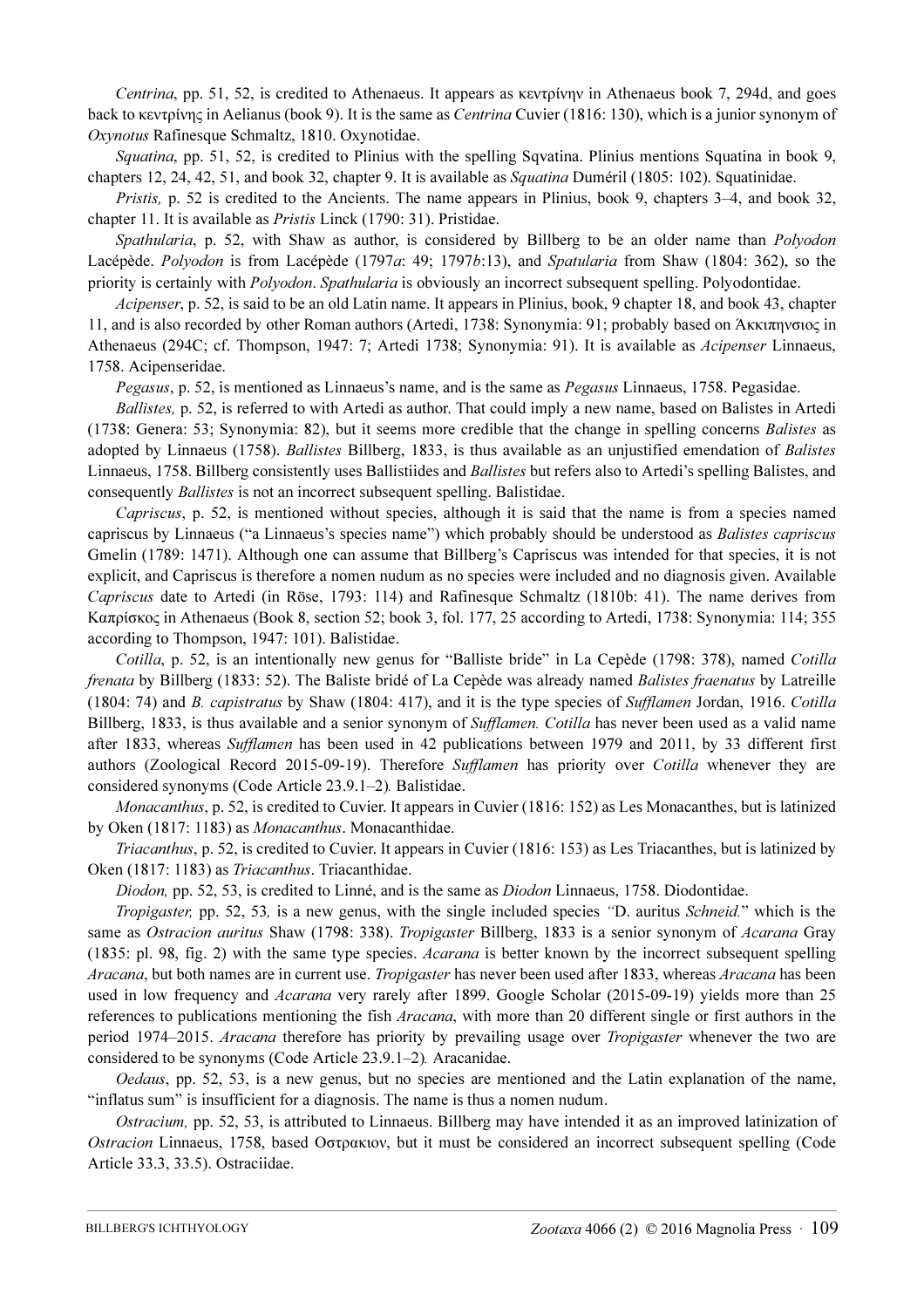Tetragonizus, pp. 52, 53, is a new genus, with the single species O. cornutus Linn. (= Ostracion cornutus Linnaeus, 1758). It is available, and is a senior objective synonym of *Lactoria* Jordan & Fowler (1902: 279), with the same type-species. Tetragonizus has never been used after 1833, whereas *Lactoria* is a well nown name. Google Scholar (2015-09-19) returns 505 sources using *Lactoria*; among those there are more than 25 publications published between 1973 and 2014, by more than 25 unique single or first authors. Consequently, Lactoria is in prevailing usage and has priority over *Tetragonizus* whenever the two are considered to be synonyms (Code Article 23.9.1–2). Ostraciidae.

Posthias, pp. 52, 53, is a new genus, with the single species included O. tuberculatus Linn. (= Ostracion tuberculatus Linnaeus, 1758). It is available, but a junior objective synonym of Ostracion Linnaeus, 1758, having the same type species. Ostraciidae.

Tetraodon, pp. 52, 53, credited to Linnaeus, is the same as Tetraodon Linnaeus, 1758. Tetraodontidae.

Orbis, pp. 52, 53, is credited to Clusius [(Clusius, 1605: 138–149)]. Orbis Fischer (1813: 71) is described without species, but is the first available use of *Orbis*. Abe (1949) adds species to *Orbis* Fischer and designates Tetraodon lineatus (Linnaeus, 1758) as type species of Orbis. Billberg, however, seems to have been the first author to include species in Orbis: O. psittacinus, O. punctulatus, and O. guttatus are names proposed for species described by La Cepède as Tétrodon perroquet, Ostracion pointillé and Tétrodon moucheté, respectively. He also lists Tétrodon étoilé along with its unavailable Commerson name cinereus. The status of the included species are discussed in the species accounts below. Orbis Fischer (1813) comes from La Cepède's footnotes under the description of Tétrodon plumier in La Cepède (1798: 504: "Orbis minimus non aculeatus. Plumier, dessins sur vélin, dejá cites"), and Sphéroïde tuberculé (La Cepède 1800: 23: "Orbis minimus non aculeatus. Plumier, dessins déposés dans le cabinet des estampes de la bibliothèque nationale"). Both descriptions are based on drawings by Charles Plumier, labelled Orbis minimus non aculeatus, which is a descriptive label ("small puffer not spiny") rather than a name. Both drawings have been identified as *Sphoeroides spengleri* (Bloch, 1785), and Tétrodon plumier is also described as Tetrodon plumierii Schneider, 1801 (Cuvier, 1829; Pietsch, 2001). Billberg gives Clusius as author of Orbis. The name Orbis first appears in Plinius (book 32, chapter 2), and refers to a round, hard fish without scales, consisting entirely of a head. Orbis is used frequently by early ichthyologists (cf. Artedi, 1738, Bibliotheca, genus Ostracion; La Cepède, 1798). The name was used by Clusius (1605) for some specimens of porcupine fishes (Diodontidae), Cyclopterus lumpus, and what looks like a deformed pufferfish (Tetraodontidae). The question is whether to regard Orbis as used by Billberg as the same as Orbis Fischer, as an independent application of Orbis, or as use of a pre-Linnaean name. Although Billberg shows a preference for replacing post-1757 names with classical names, he still adheres to binominal nomenclature. He just has a broad view of applying name priority. It seems unlikely that Billberg is referring to Fischer, especially since his references to tetraodontiform fishes are largely from La Cepède, and he uses one more footnote name (Tetrodon cinereus, …) from La Cepède. Two other post-1757 usages of Orbis are recorded in Eschmeyer & Fricke (2015), viz. Müller (1767: 49), and Catesby (1771: 28). Both those works are declared unavailable for zoological nomenclature (Hemming, 1958: Opinion 89; Melville & Smith, 1987; Opinions 259 and 701). It seems unlikely that Billberg used Orbis from one of these. Billberg may have picked up the name Orbis from Plumier's manuscript name in La Cepède, but this cannot be demonstrated because Billberg makes an explicit reference to Clusius only. Plumier's name is unavailable (Hemming, 1958: Opinion 89, p. 321). Consequently, Orbis is to be regarded as a new name from Billberg. It is thus a junior homonym of *Orbis* Fischer. Use of *Orbis* in Billberg does not affect the nomenclatural act of Abe (1949), but the name remains available. The species included by Billberg in *Orbis* are identified below as Arothron stellatus (O. guttatus, O. punctulatus), and Sphoeroides testudineus (O. psittacinus), which are eligible for type-species fixation (Code Article 67.2.2. [Orbis] cinereus is an unavailable name, and does not qualify as an originally included species in the sense of the Code (Article 67.2.1). I select here Orbis psittacinus as type species of Orbis Billberg, 1833. This makes Orbis Billberg a junior subjective synonym of Sphoeroides Anonymous, 1798, type species Tetrodon spengleri Bloch, 1785, besides being a junior homonym of Orbis Fischer, 1813. Tetraodontidae.

Orthragoriscus, p. 52, Ortragoriscus, p. 53, is credited to Gmelin, although Orthragoriscus is not from Gmelin (1789) but stems from Plinius (book 32, chapter 2). The name was used by Rondeletius (1554: 424) and made available by Schneider (1801: 510). Orthragoriscus is a junior synonym of Mola Koelreuter, 1766. Ortragoriscus is a misspelling. Molidae.

Sphæroïdes, pp. 52, 53, is credited to La Cepède. It is the same as Sphéroïdes in La Cepède (1798: fold-out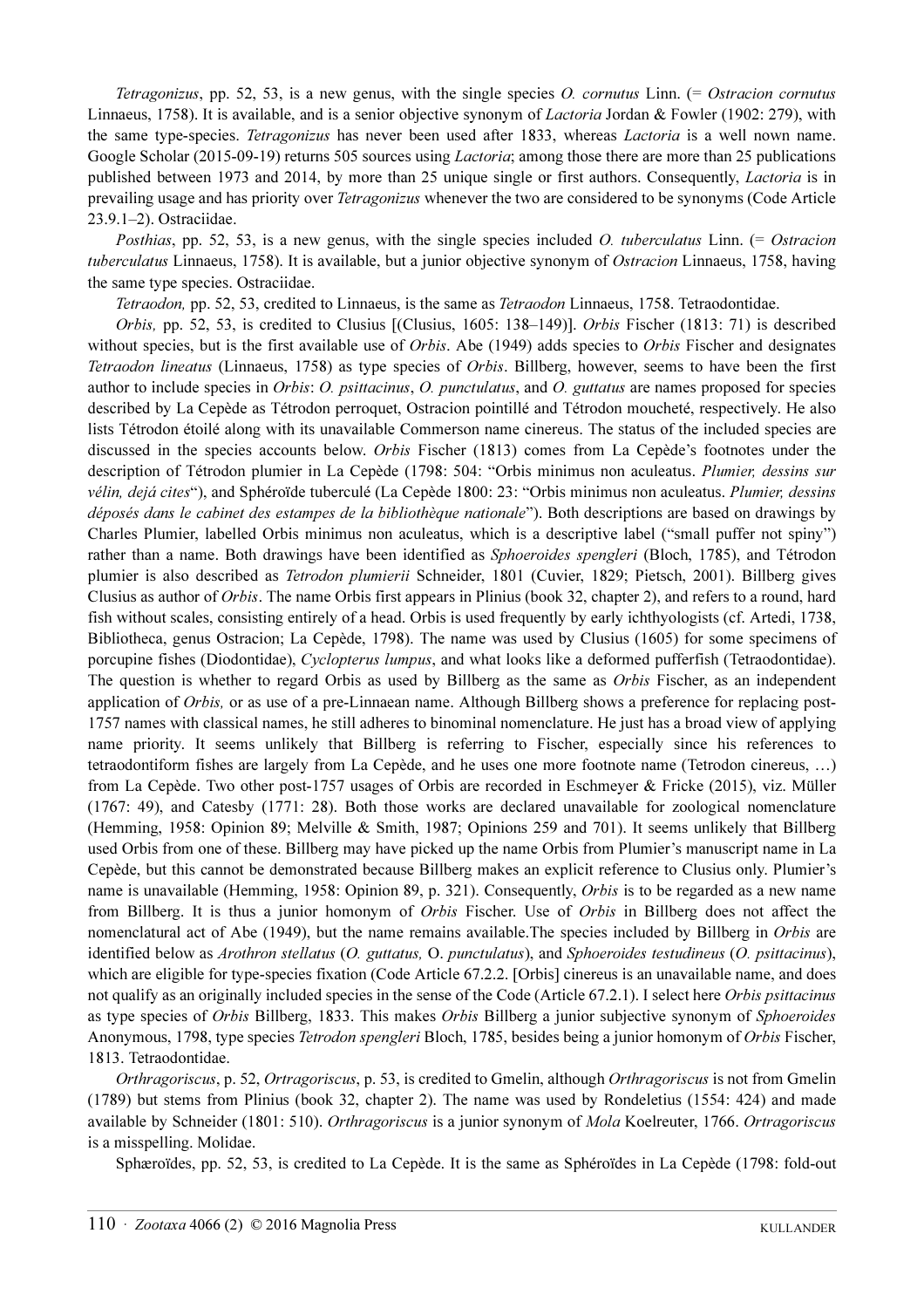table; 1800: 22). It was made available as Sphoeroides Anonymous (1798a: 676). Billberg makes it available as Sphaeroides, which becomes a junior objective synonym of Sphoeroides Anonymous, 1798. Tetraodontidae.

Ooïdes, p. 52, Ooides, p. 53, is credited to La Cepède. It is apparently the same as Ovoïdes, a French name in La Cepède (1798: 529). It was made available as Ovoides Anonymous (1798a: 675). Billberg makes it available as Ooides, which becomes a junior objective synonym of Ovoides Anonymous, 1798. The only species included in the Ovoïdes and in Ovoides is Ovoides fasciatus Anonymous (1798a: 675). Kottelat (2013: 470) selected the holotype of Tetraodon lineatus Linnaeus, 1758 as neotype of Ovoides Anonymous, 1798. Because T. lineatus is the type species of Tetraodon Linnaeus, that act makes Ovoides an objective synonym of Tetraodon. Billberg did not mention any species in *Ooides*, but because it is based on *Ovoïdes*, and the only species associated with Ovoïdes is Ovoides fasciatus, I assign that species to Ooides. Ovoides, Ooides and Tetraodon then become objective synonyms with *Tetraodon* having priority.Tetraodontidae.

Chironectes, pp. 52, 53, is credited to Cuvier, and is the same as Chironectes Cuvier (1817: 418), preoccupied by Chironectes Illiger, 1811 in Mammalia, and a junior synonym of Antennarius Daudin (1816). Antennariidae.

Lophius, pp. 52, 53, is credited to Artedi. Lophius was used by Artedi (1738, Genera: 62; Synonymia: 87). It is the same as Lophius Linnaeus, 1758. Lophiidae.

Brachionus, pp. 52, 53, is expressly a new name for *Malthe* Cuvier. It is available but invalid as an unnecessary replacement name for *Malthe* Cuvier (1816: 311). It is also a junior homonym of *Brachionus* Pallas (Rotifera), and junior synonym of Ogcocephalus Fischer, 1813. Ogcocephalidae.

Cyclopterus, p. 52, credited to Linnaeus, is the same as Cyclopterus Linnaeus, 1758. Cyclopteridae.

Liparis, pp. 52, 53, is credited to Plinius. Plinius (book 32, chapter 11) lists an animal named Liparis. Liparis was made available by Scopoli (1777: 453). Liparidae.

Aphrus, p. 52, 53, is said to be a fish name used by Aristophanes ("Αφρος Piscis nomen Aristophani") on p. 53. No species is included and the name is a nomen nudum as there is no descriptive information to enable identification of the taxon. Billberg's Swedish name *skumfisk* (foam fish), translated from the Greek aphros, foam, gives no clue. Aphros/Αφρος is mentioned by Salvianus (1559: 3), but there the name refers back to Aristoteles and apparently it was one of several general terms for small fishes, such as anchovies and silversides in Antiquity (cf. Thompson, 1947: 21; Dalby 2003: 15).

Naucrates, p. 53, is credited to Oken. No reference is given, and the name is not found in Oken (1816, 1817). It is likely the same as Naucrates Rafinesque Schmaltz, 1810. Carangidae.

Gobiesox, pp. 52, 53, without reference, is the same as Gobiesox La Cepède, 1800. Gobiesocidae.

Lepadogaster, pp. 52, 53, credited to La Cepède, is the same as Lepadogaster Goüan (1770: 106). La Cepède (1800: 73) has a redescription with reference to Goüan (1770). Gobiesocidae.

Echeneis, pp. 52, 53, is credited to Aristoteles. It is the same as Echeneis Linnaeus, 1758. It is mentioned in Aristoteles (Historia Animalium, book 2, chapter 14) as Έχενηίς. Echeneididae.

Ophiocephalus, pp. 52, 53, is listed without reference. It is probably the same as Ophiocephalus Bloch (1793: 137), a junior synonym of Channa Scopoli, 1777. Channidae.

Syngnathus, pp. 52, 53, is credited to Artedi. It is the same as Syngnathus Linnaeus, 1758, based on Syngnathus in Artedi (1738, Synonymia: 2; Genera: 1). Syngnathidae.

Hippocampus, p. 52, is not commented. It is probably the same as Hippocampus Rafinesque Schmaltz (1810a: 18). Syngnathidae.

Solenostoma, p. 52, is credited to Klein. Klein (1744), in which the name first appears, as Solenostomus (p. 23), is a pre-1758 work, and Solenostomus there covers *Fistularia, Macroramphosus, Centriscus* and species of Syngnathidae. The citation in Walbaum (1792: 582; 1793: 94) is considered unavailable (Hemming, 1958: Opinions 5 and 21). The name also appears, credited to Klein, in Anonymous (1778: 32; 1779: 190), a work considered to be non-binominal (Hemming, 1958: Opinion 89). Solenostoma is available from Duméril (1805: 106). It is a synonym of Solenostomus La Cepède, 1803. By indication of the Swedish name, "Pipmunn", it is obvious that Billberg refers to La Cepède's and Duméril's concept of Solenostomus. Fistulariidae.

Aulostoma, pp. 52, 53, is credited to Commerson. La Cepède made good use of a manuscript by Commerson, but Aulostomus first appears in La Cepède (1803: 356), without credit to Commerson for the name. Aulostoma in Duméril (1805: 138), however, gives credit to Commerson. Aulostoma listed by Billberg (1833) is the same as Aulostomus La Cepède, 1803. Aulostoma is a common incorrect subsequent spelling from Duméril (1805) onward. Aulostomidae.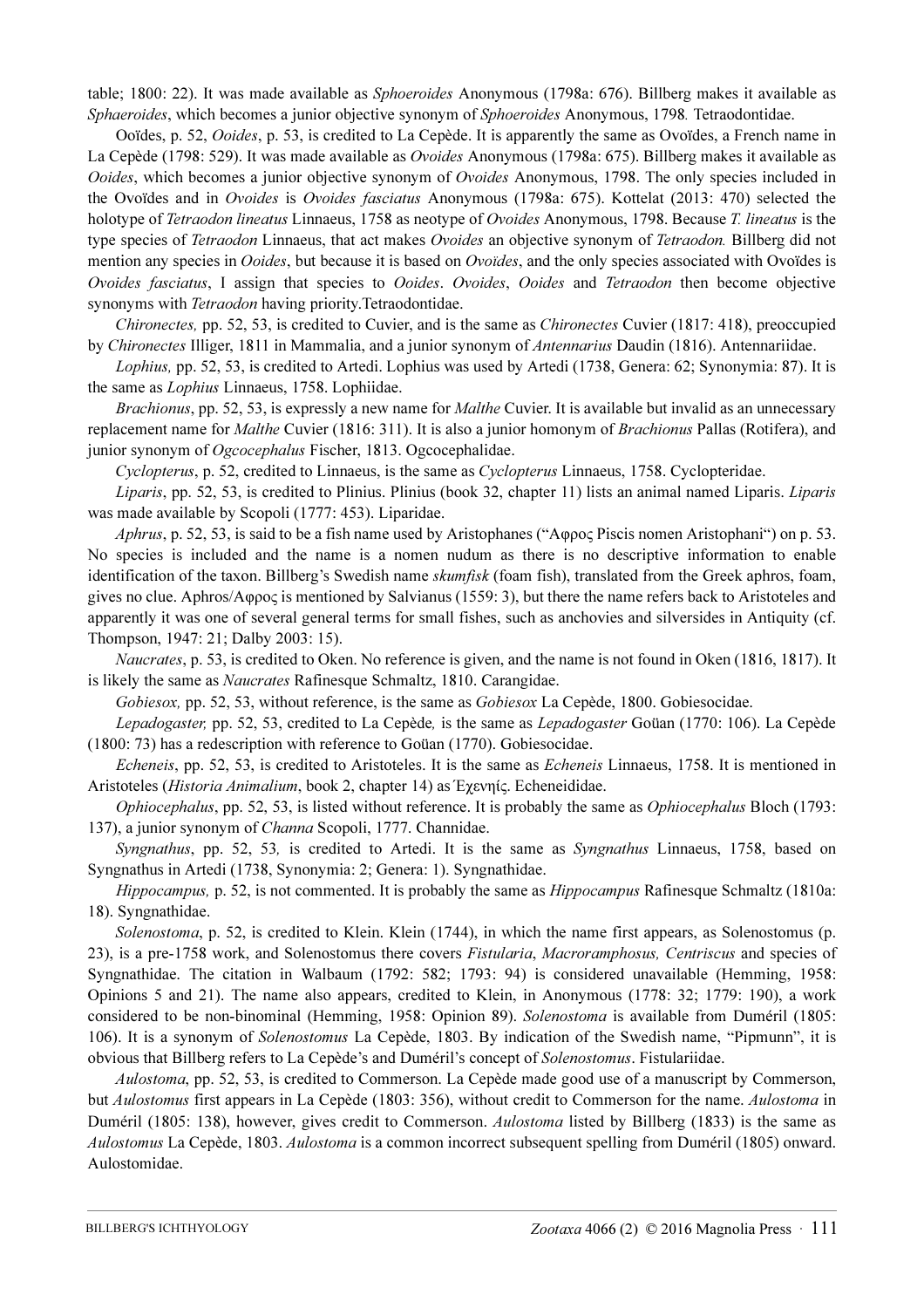Fistularia, pp. 52, 53, credited to Linnaeus, is the same as Fistularia Linnaeus, 1758. Fistulariidae Centriscus, pp. 52, 53, credited to Linnaeus, is the same as Centriscus Linnaeus, 1758. Centriscidae.

Macrorhynchus, p. 52, Machrorhynchus, p. 53, credited to La Cepède, is the same as Les Macrorhinques in La Cepède (1800: 75), latinized as Macrorhyncus by Duméril (1805: 106) with Syngnatus argenteus Osbeck, 1765, as type species. Macrorhynchus is only listed by Billberg and must be considered as a subsequent incorrect spelling of Macrorhyncus Duméril (Code Articles 33.3, 33.5). Neither name is in current use. Macrorhyncus is possibly the same as Prometichthys Gill, 1893 (cf. Eschmeyer & Fricke, 2015). Eschmeyer & Fricke (2015) date Macrorhyncus to Duméril (1806: 342). Gempylidae.

Species mentioned by Billberg. Raja Forskohlii, p. 51, is a replacement name for "R. Uarnak Forsk.", i.e., Uarnak, a vernacular name listed in Forskål (1775: XX). It is available by indication as Raja forskohlii Billberg, 1833. It is a junior objective synonym of Himantura uarnak (Gmelin, 1798: 1509), also based on Forskål's Uarnak. Dasyatididae.

Raja Arabica, p. 51, is a replacement name for [R.] Sephen Forsk., i.e., Raja sephen Forskål (1775: XX). As an unnecessary replacement name it is available as Raja arabica Billberg, 1833. It is a junior objective synonym of Pastinachus sephen (Forskål, 1775). Dasyatididae.

Myliobatis Marcgravii, p. 51, is a replacement name for [M.] Naxari Macgr. [sic] Duméril. This taxon is not recognizable, but probably concerns Narinari in Marcgravius (1648: 175). Myliobatis was described by Cuvier (1816: 137), crediting Duméril for the name, however. Marcgravius' Narinari is listed as a species of Myliobatis by Cuvier (1816: 138). Myliobatis marcgravii is available from Billberg only if considered the same as Marcgravius' Narinari, and likely as that may be, there is sufficient doubt as to the identity of the referred species to consider this a nomen nudum. Euphrasén (1790: 217) already applied the name Narinari as Raja narinari based on Marcgravius' description and a specimen from the Caribbean, and it is valid as Aetobatus narinari (Euphrasén, 1790). Presumably Myliobatididae.

Cephaloptera Dumerillii, p. 51, is a new species based on "Molubar Lacep.", i.e., La raie Molubar in La Cepède (1798: 151), which is the same as Raja mobular Bonnaterre, 1788. Cephaloptera dumerillii is a junior objective synonym of Mobula mobular Bonnaterre, 1788. Myliobatididae.

M. [sic] Lacepedei, p. 51, is a new species for La raie Manatia in La Cepède (1798: 160), latinized Raja Manatia Schneider (1801: 364). It is available as Cephaloptera lacepedei Billberg, 1833, but is a junior objective synonym of Raja manatia Schneider, 1801 and junior subjective synonym of Manta birostris (Walbaum, 1792). The "M." is obviously an error for "C." as in Cephaloptera. Myliobatididae.

M. [sic] Rissoi, p. 51, is a replacement name for [C.] Massena [sic], i.e., Cephalopterus massena Risso (1810: 15). The "M." is obviously an error for "C." as in Cephaloptera. By being an unnecessary replacement name it is available as Cephaloptera rissoi Billberg, 1833. It is a junior objective synonym of Cephalopterus massena Risso, 1810, in the synonymy of Mobula mobular (Bonnaterre, 1788). Myliobatididae.

Scylia Russelii [sic], p. 51, is provided as a name for "Boku Sorsa Russ.", i.e., apparently the Bokee sorrah described and illustrated by Russell (1803, I: 10, pl.16). It is available by indication as *Scylia russelii* Billberg, 1833. Although the spelling differs, the work and its local names are distinctive enough to recognize the source and particular drawing. This species is probably the same as Chiloscyllium punctatum Müller & Henle, 1839 according to Compagno (2001: 176). Blainville (1816: 121) published the name Squalus russellianus without supporting diagnostics and Fowler (1941: 86) assumed that it was based on Russell's Bokee Sorrah, and thus available. Likely as that may be, there is no clue in Blainville (1816) as to which species is intended, and Squalus russellianus is clearly a nomen nudum. Scylia Russelii Billberg remains a species inquirenda. Hemiscylliidae.

Scylia isabellina, p. 51, is a replacement name for "Isabella Gmel.", i.e. Squalus isabella Gmelin (1789: 1489), an objective homonym of Squalus isabella Bonnaterre (1788: 6), both based on the description by Broussonet (1780: 648) of a shark named by him with the French name isabelle alluding to the buckskin or pale beige colour. Both Gmelin and Bonnaterre treat *Isabella* as a noun (with capital I). The species is now placed in the genus Cephaloscyllium and is usually incorrectly cited as C. isabellum (e.g., Eschmeyer & Fricke, 2015). Scylia isabellina is available by being an unnecessary replacement name. It is a junior objective synonym of Squalus isabella Gmelin, 1789 and Bonnaterre, 1788. Scyliorhinidae.

Anodon macropterus, p. 51, is a replacement name for Massasa Forsk., i.e., Squalus massasa Forskål, 1775, an unavailable name. It is available by indication, not as unnecessary replacement name, as *Anodon macropterus* Billberg, 1833. It is a junior synonym of Squalus messasa Bonnaterre, 1778. Forskål (1775:X) listed Squalus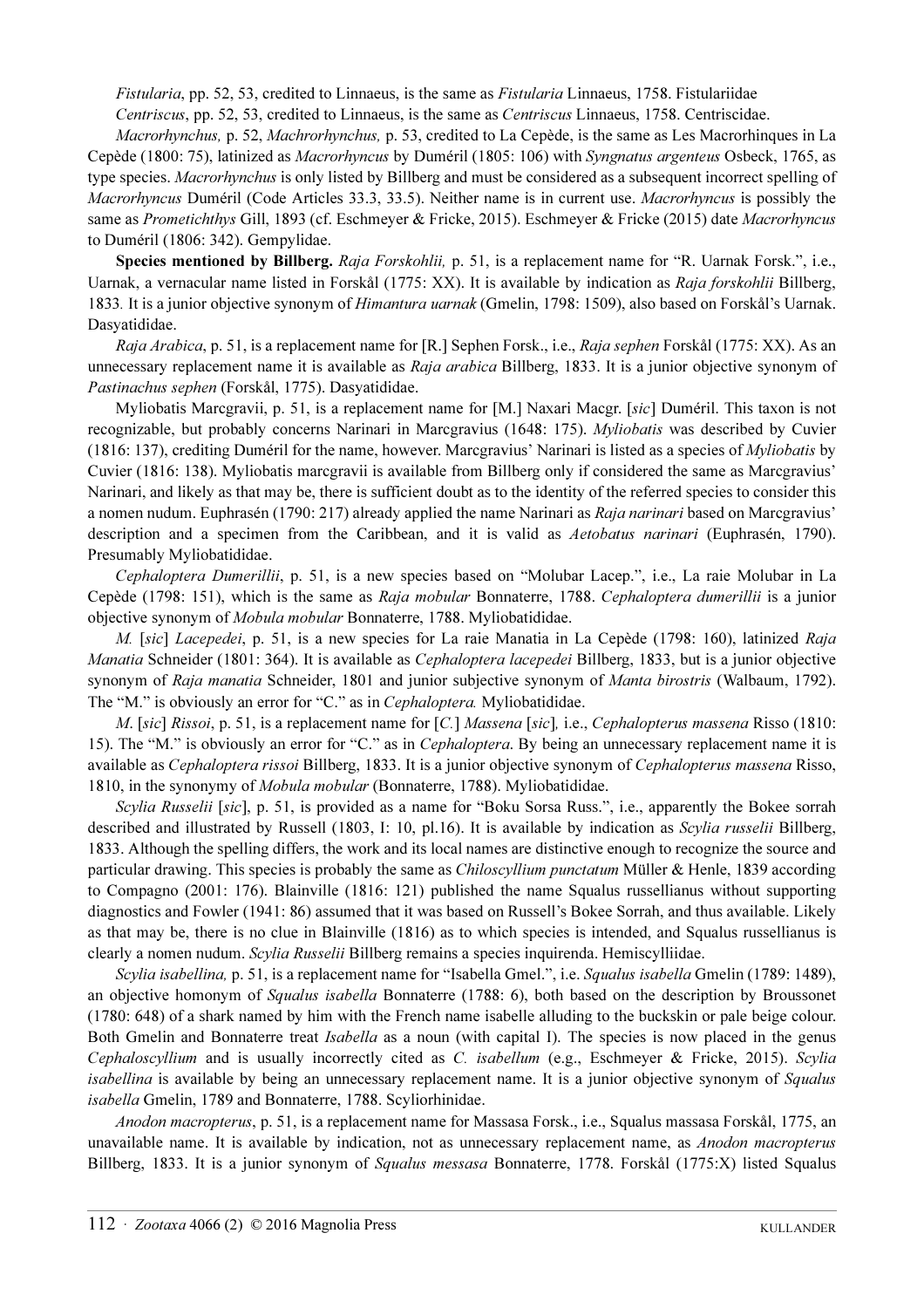massasa as "17. SQUALUS: a) MASSASA, Djiddæ; MAFREKA, Lohajæ. Dentibus nullis; pinnis pect. longis. A Charcharia diversus." Evidently Forskål refers to local names at Jeddah and Al Luḩayyah, but does not provide a single name for the taxon. In selecting just Massasa, Bonnaterre and Billberg provide one name for the diagnosis, but it remains a species inquirenda. Carcharhinidae.

Anodon cirrhosus, p. 51, is a replacement name for "Kilmal Forsk.", actually Squalus kumal Forskål, 1775. As an unnecessary replacement name it is available as *Anodon cirrhosus* Billberg, 1833. It is a junior objective synonym of Squalus kumal Forskål, 1775, which is probably a senior synonym of Nebrius ferrugineus (Lesson, 1831). Ginglymostomatidae.

Anodon cornutus, p. 51, is a replacement name for "edentulus Brunn.", i.e., Squalus edentulus Brünnich, 1768, called L'Aodon cornu in La Cepède (1798: 300), but with a footnote reference identifying it as the same as S. edentulus. By being an unnecessary replacement name, it is available as *Anodon cornutus* Billberg, 1833. It is a junior objective synonym of Squalus edentulus Brünnich, 1768, junior homonym of Aodon cornutus Anonymous, 1798, and Aodon cornutus Rafinesque Schmaltz, 1810, and junior subjective synonym of of Mobula mobular (Bonnaterre, 1788). Myliobatididae.

Zyganna voracissima, p. 51, is a replacement name for "Zygaena Linn.", i.e., Squalus zygaena Linnaeus, 1758. By being an unnecessary replacement name it is available as Zyganna voracissima Billberg, 1833. It is a junior objective synonym of Sphyrna zygaena (Linnaeus, 1758). Sphyrnidae.

Centrina Broussonetii, p. 52, is a replacement name for "[C.] americanus Gmelin", i.e., Squalus americanus Gmelin (1789: 1503). Gmelin based the description of Squalus americanus on Broussonet's (1780: 677) description of the liche. *Squalus licha* Bonnaterre (1788: 12) is also based on Broussonet's description and has priority as Dalatias licha (Bonnaterre, 1788). It was said by Broussonet to be from cap Breton, which Gmelin apparently understood as île de cap-Breton, an island in Nova Scotia, Canada, at the time a French possession, although he abbreviated the locality to just Breton. Cuvier (1816) was the first to point out that the locality is the city now known as Capbreton, situated north of Bayonne in southwestern France. By being an unnecessary replacement name, Centrina broussonetii is available from Billberg, 1833. It is a junior objective synonym of Squalus americanus Gmelin, 1789, itself a junior objective synonym of *Dalatias licha* (Bonnaterre, 1788). Dalatiidae.

Acipenser vulgaris, p. 52, is a replacement name for  $[A.]$  "Hurio Linn." Acipenser Hurio cannot be verified from Linnaeus. Hurio is apparently a misspelling or misprint for *Sturio*, and from the context the species in question is Acipenser sturio Linnaeus, 1758. "Hurio" is considered to be "inappropriate" by Billberg. By being an unnecessary replacement name, Acipenser vulgaris is available from Billberg, 1833. It is a junior secondary homonym of Sturio vulgaris Rafinesque Schmaltz, 1810. Both are junior synonyms of Acipenser sturio Linnaeus, 1758 by being unnecessary replacement names. Acipenseridae.

Acipenser ichthyocolla, p. 52, is a replacement name for "[A.] Huso Linn.", i.e., Acipenser huso Linnaeus, 1758. The species name is credited to Rondelet, but *Acipenser ichthyocolla* is available by being an unnecessary replacement name with Billberg as author. It is a senior secondary homonym of *Huso ichthyocolla* Bonaparte, 1846. Both are junior synonyms of Acipenser huso Linnaeus, 1758. Acipenseridae.

Cotilla frenata is a new name for the "Balliste bridé Lacepede", i.e., Le Baliste bridé in La Cepéde (1798: 378), a French name. It is available by indication as *Cotilla frenata* Billberg, 1833. It is a junior objective synonym of Balistes capistratus Shaw (1804: 417), and Sufflamen fraenatus (Latreille, 1804:74), also based on the Baliste bridé.

Monacanthus Blochii, p. 52, is a new species for "tomentosus Bloch", i.e., Billberg considers Balistes tomentosus presented in Bloch (1786: pl. 148, fig. 1) as different from Balistes tomentosus Linnaeus (1758), currently in the genus Acreichthys Fraser-Brunner. Monacanthus blochii Billberg, 1833 is available by indication. Bloch's specimen in the Museum für Naturkunde, Berlin (ZMB), with catalogue number ZMB 4167, was identified by Paepke (1999: 100) as Acreichthys tomentosus. Monacanthus blochii Billberg is consequently a junior subjective synonym of A. tomentosus, with ZMB 4167 as holotype. Monacanthidae.

Monacanthus sebae, p. 52, is proposed for Balistes hispidus as described by Gmelin (1789: 1463), which Billberg considers to be different from Balistes hispidus Linné (1766). Monacanthus sebae Billberg, 1833, is available by indication. Because Gmelin is only repeating Linnaeus' (1766: 405) description it seems not possible that more than one species is included. Monacanthus sebae is thus a junior objective synonym of Balistes hispidus Linné, 1766, currently Stephanolepis hispidus. Monacanthidae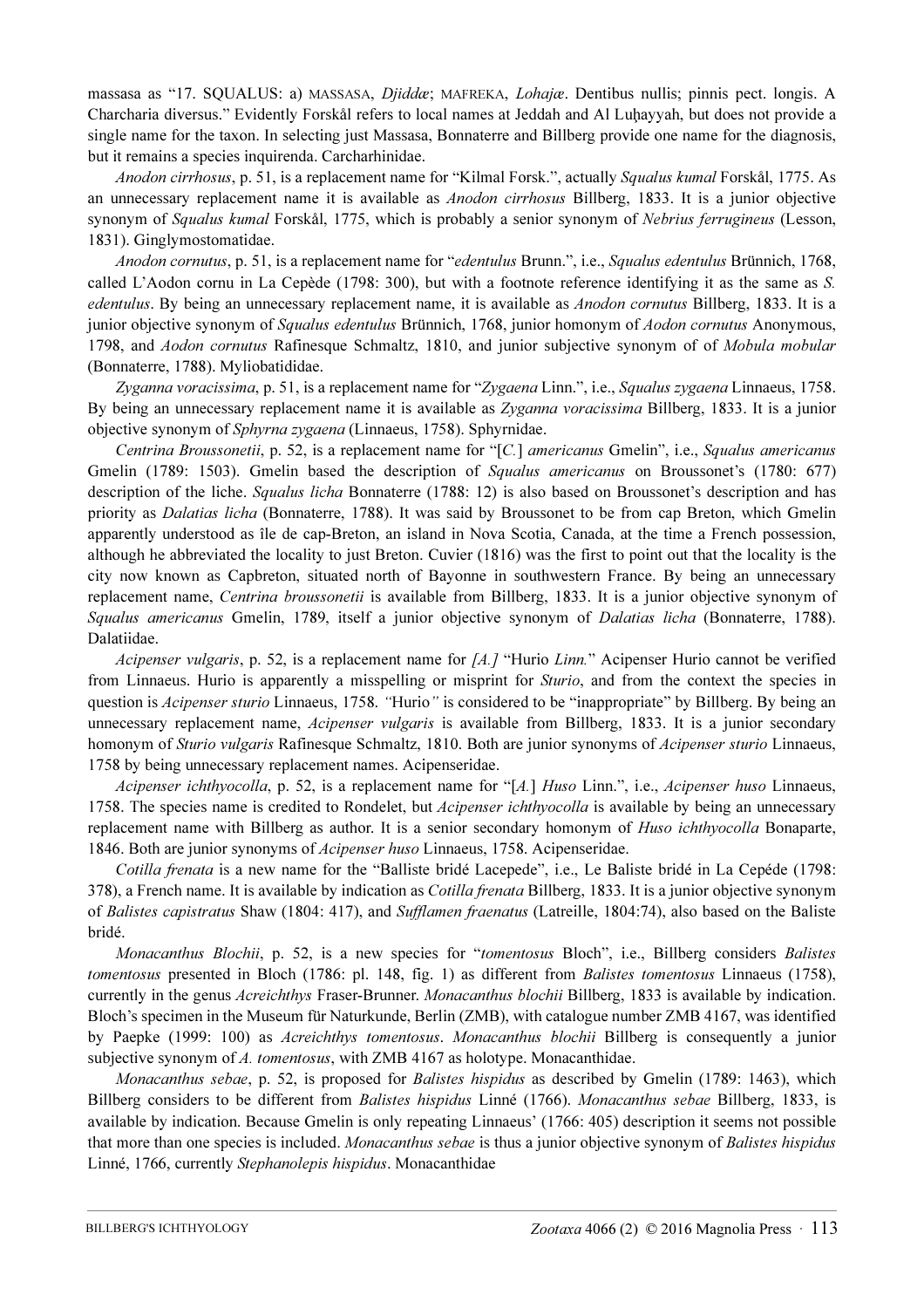Monacanthus Cuvieri, p. 53, is a new species for "Monoceros Bloch", i.e., Balistes monoceros in Bloch (1786: pl. 147) and Schneider (1801: 462) which Billberg considers to be different from M. monoceros Linnaeus, 1758, currently in the genus Aluterus Cloquet, 1816. It is available by indication as Monacanthus cuvieri Billberg, 1833. Bloch's specimen, ZMB 5195 was identified by Paepke (1999: 100) as Aluterus monocerus (Linnaeus, 1758), of which *M. cuvieri* is then a junior subjective synonym, with ZMB 5195 as holotype. Monacanthidae.

Monacanthus Marcgravii, p. 53, is a new name for "Acaramuca [sic] Marcgr.", i.e., the Acaramucu in Marcgravius (1648: 163). It is available by indication as Monacanthus marcgravii Billberg, 1833. Marcgravius's Acaramuçu has been identified as Aluterus monoceros (Linnaeus, 1758) at least since Gmelin (1789: 1462) and M. marcgravii is tentatively a junior synonym of A. monoceros. Monacanthidae.

Tropigaster auritus, p. 53, is a new combination for "D. auritus Schneid." Schneider (1801: 561) refers to Ostracion auritus Shaw, 1798. The current combination is Aracana aurita (Shaw, 1798). Ostraciidae.

Tetragonizus cornutus, p. 53, is a new combination for Ostracion cornutus Linnaeus, 1758, current combination Lactoria cornuta, as Lactoria has priority over Tetragonizus by prevailing usage. Ostraciidae.

Posthias tuberculatus is a new combination for Ostracion tuberculatus Linnaeus, 1758, currently considered a junior synonym of Ostracion cubicus Linnaeus, 1758. Ostraciidae.

Tetraodon striatus, p. 53, is a new species for "[T.] lineatus, Bl.". Billberg considers the Tetrodon lineatus in Bloch (1786: pl. 141) and Schneider (1801: 503) to be a different species from T. lineatus Linnaeus (1758:33). Tetraodon striatus Billberg, 1833, is available by indication, with Bloch's specimen, ZMB 4242, as holotype. The holotype is now lost (Paepke, 1999: 149). It is identified as T. *lineatus* Linnaeus, 1758 by Paepke (1999), making T. striatus a junior subjective synonym of T. lineatus. Tetraodontidae.

Orbis Psittacinus, p. 53, is a new name for "Peroquet [sic] Lacep.", i.e., Le Tétrodon perroquet in La Cepède (1798: 477), identified by La Cepède as Tetrodon testudineus Linnaeus (in Gmelin, 1789: 1444), which is the same as Tetraodon testudineus Linnaeus, 1758. Although La Cepède clearly considered the Tétrodon perroquet to be the same as T. testudineus, Billberg seems to have missed this information. Orbis psittacinus Billberg is thus available by indication. It is a junior objective synonym of *Sphoeroides testudineus* (Linnaeus, 1758). Tetraodontidae.

 [Orbis] cinereus, p. 53, is listed in the reference "etoilé [sic] Lac. cinereus Commers.", which refers to Le Tétrodon étoilé in La Cèpede (1798: 483). In the description of Tétrodon étoilé, La Cepède has a reference to a manuscript name by Commerson, "Tetrodon cinereus, nigro guttatus, hispidus setis è basi stellata exortis", which is non-binominal and thus unavailable. Opinion 89 (Hemming, 1958) suppresses all Commerson names listed as footnotes in La Cepède's Histoire naturelle des poissons; but maintain them as available when adopted by a later author. Consequently generic names can be adopted from Commerson in La Cepède (1798–1803), but not the polynomial species names. Tetrodon cinereus … is unavailable by being polynomial. "Orbis cinereus" in Billberg is not available by indication, because Billberg gives equal status to Tétrodon étoilé and "cinereus Commers." It is therefore not obvious what Billberg's intention is. Tétrodon étoilé was made available as Tetrodon stellatus (Anonymous, 1798: 683), and independently as Tetrodon lagocephalus var. stellatus (Schneider, 1801: 503). The current combination is Arothron stellatus (Anonymous, 1798). Tetraodontidae.

Orbis punctulatus, p. 53, is a new name for "pointillé Lac.", i.e., Le Tétrodon pointillé in La Cepède (1798: 485). Orbis punctulatus Billberg, 1833, is available by indication, but is a junior objective synonym of Tetrodon pseudopterus Schneider (1801: 508) and Tetrodon punctatus Shaw (1804: 447) which are also based on the Tétrodon pointillé. Tetrodon pseudopterus was considered a junior synonym of Arothron stellatus (Anonymous, 1798) by de Beaufort (in Weber & de Beaufort, 1912: 399). Tetraodontidae.

Orbis guttatus, p. 53, is a new name for "moucheté Lac.", i.e., Le Tétrodon moucheté in La Cepède (1798: 491), a French name. *Orbis guttatus* Billberg, 1833, is available by indication. It is a junior objective synonym of Tetrodon commersoni Schneider (1801: 508), also based on the Tétrodon moucheté, and in its turn considered to be a junior synonym of Arothron stellatus by de Beaufort (in Weber & de Beaufort, 1912: 399). Tetraodontidae.

The new pipefishes. Three species of pipefishes, family Syngnathidae, are introduced by Billberg (1833), viz., Syngnathus pustulatus, S. virens and S. palmstruchii, said to be have been found and painted in life by by Johan Wilhelm Palmstruch on a journey in 1804 to the Bohuslän archipelago. There is no mention of specimens, and it seems reasonable to assume that the descriptions are based entirely on the drawings. There are no specimens in the Swedish Museum of Natural History that can be identified as being the pipefish specimens described by Billberg.

Palmstruch (1770–1811) initiated publication of two major illustrated multitome works, Svensk botanik (Swedish Botany) and Svensk zoologi (Swedish Zoology), and produced a considerable number of the drawings for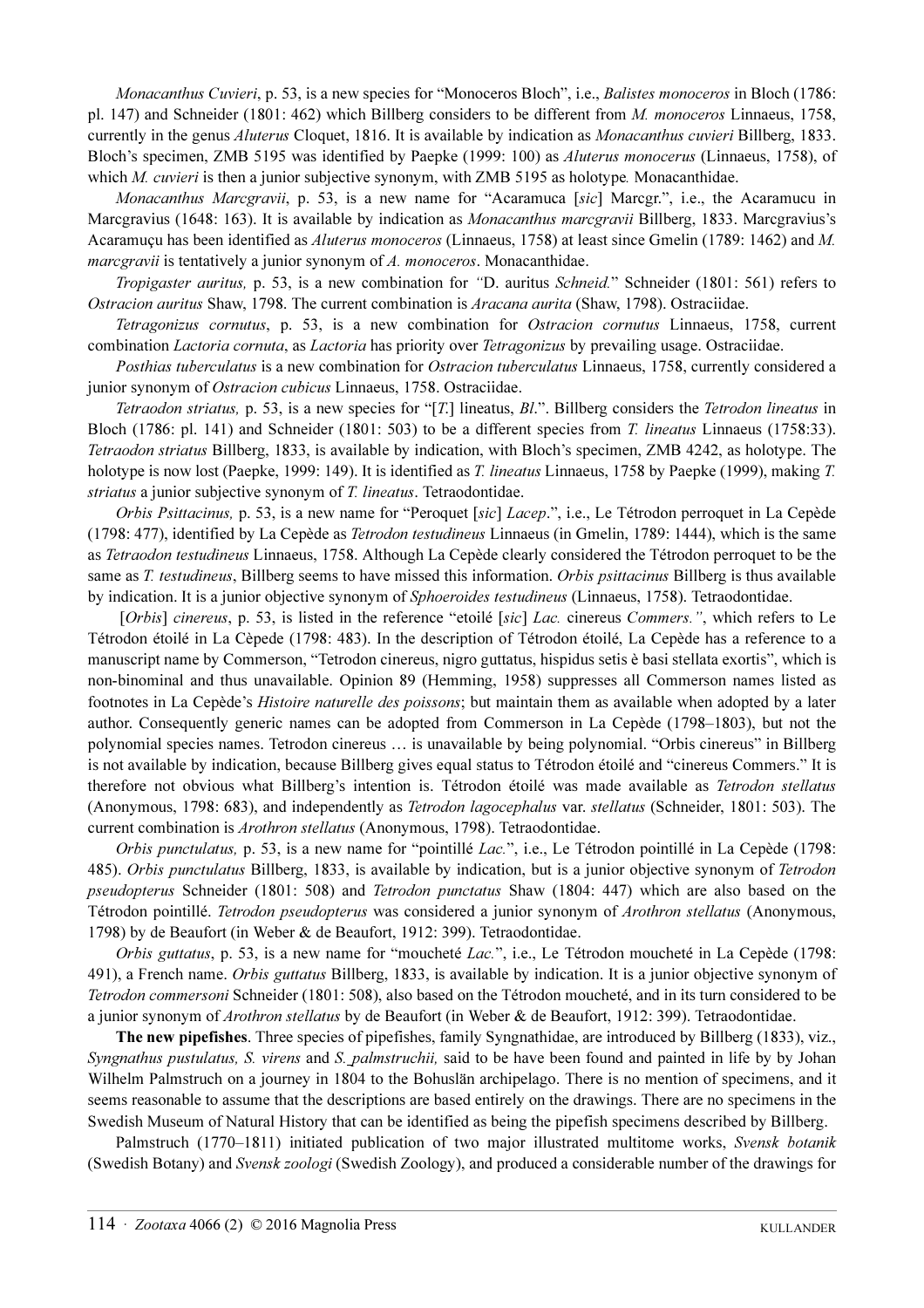these. Upon Palmstruch's passing, Billberg acquired the publication rights and continued the two series until 1822, when the Royal Academy of Sciences took over, continuing until 1843 and 1825, respectively. The drawings of pipefishes probably formed part of the legacy of Palmstruch intended for the Svensk zoologi.

Syngnathus pustulatus is diagnosed by Billberg (p. 54, fig. 1) as having only slightly angled, olivaceous body which is darker above, with white drop spots and a grey-brown spotted, white lateral line. Counts are D. 32, P. 14, C. 10, A. 0. The anal fin is missing from the drawing.

Syngnathus virens is diagnosed (p. 54, fig. 2) as having body with 16 rings, green color, belly 7-angled; caudal peduncle basally 6-angled, posteriorly square in cross-section. Counts: D. 31, P. 10, C. 11, A. 0. The anal fin is not showing on the drawing.

Syngnatus palmstruchii is diagnosed (p. 55, fig. 3) as without caudal fin, body almost plump with 35 rings, back 4-angled and caudal peduncle square in cross-section. Dorsal fin with 43 rays.

Six species of pipefishes are known from the Swedish coast (Dawson, 1986; Kullander *et al.*, 2012), viz., Entelurus aequoreus (Linnaeus, 1758), Nerophis ophidion (Linnaeus, 1758), N. lumbriciformis (Jenyns, 1835), Syngnathus acus Linnaeus, 1758, S. rostellatus Nilsson, 1855, and S. typhle Linnaeus, 1758.

I identify S. palmstruchii as a junior synonym of Entelurus aequoreus (Linnaeus, 1758) based on the colour pattern, dorsal-fin position, absence of caudal fin, ventrad-slanting lateral bony ridge, and position of the eggs on the belly. The caudal fin is absent in *Nerophis lumbriciformis* and *N. ophidion*. A rudimentary caudal fin with 4–9 rays may be present in E. aequoreus, but it is small and may be absent (Kullander et al., 2012). Brooding males of Nerophis and Entelurus carry the eggs on the belly as shown on Palmstruch's drawing of S. palmstruchii. In Entelurus the lateral bony ridge slants from the midlateral to join the lateroventral ridge; Nerophis is similar, but the ridges are less prominent. Syngnathus palmstruchii is illustrated with a ventrad-slanting lateral body ridge and a slender tapering tail. It is not unreasonable to consider that the caudal fin in this specimen may have been absent or it was overlooked by the artist. The drawing agrees with E. aequoreus in the colour pattern characteristic of that species, with indicated narrow dark vertical bars arranged in pairs, and a dark stripe on the head, passing through the eye. The snout is long and straight, unlike in N. lumbriciformis. The dorsal fin is situated chiefly on the trunk, with only a few rays on the tail, unlike in N. lumbriciformis and N. ophidion in which the major part is situated on the tail. The counts agree with N. *ophidion* (D. 32–44; trunk rings 28-33) and E. *aequoreus* (D. 37–47; trunk rings 28–31), but not with N. lumbriciformis (D. 24–28; trunk rings 17-19).

Syngnathus pustulatus and S. virens are illustrated with caudal fin, as present in S. acus, S. rostellatus and S. typhle. Although they are illustrated and described as lacking an anal fin, the pectoral fin is illustrated and the pectoral fin-ray counts are provided. It appears that the small anal fin present in species of Syngnathus has been overlooked by the artist, and if that is the case the two species represent Syngnathus, in which both anal and pectoral fins are present, rather than *Entelurus* or *Nerophis* in which those fins are absent. The lateral ridge is illustrated as ascending from midlateral to become dorsal posterior to the dorsal fin, as in species of Syngnathus, but unlike in Nerophis or Entelurus, in which it flexes ventrad.

Syngnathus pustulatus, described and figured as a white-spotted, long-snouted and deep-snouted species with 14 pectoral-fin rays, agrees with *Syngnathus typhle*, with which Billberg compares his new species, noting that S. pustulatus is more uniformly wide. The dorsal-fin count (32) is lower than in S. typhle (34–42), S. acus (34–45) or S. rostellatus (33–35). The pectoral-fin count agrees only with S. typhle  $(13-17)$ . The illustration shows a marsupium on the tail, as is characteristic of brooding male Syngnathus.

Syngnathus virens is identified as S. typhle based on the presence of a caudal fin, dorsad-slanting lateral ridge, green colour, long snout, and short tail. The drawing agrees with S. rostellatus in greenish colour, and pectoral-fin ray count 10 (10–13 in S. rostellatus according to Kullander et al., 2012), but all three species of Syngnathus may show a greenish hue, in addition to which S. acus has 10–13 pectoral-fin rays. The only species that is predominantly greenish is S. typhle, which agrees with the drawing with the very long snout, longer than half the head (shorter or equal half head in S. rostellatus and S. acus). The snout to head length-ratio are about the same in the drawings of S. pustulatus ( $27/16$ )) and S. virens ( $28/16$ ). The trunk and tail are of about the same length. In S. typhle the tail is only slightly longer than the trunk, and in S. acus and S. rostellatus it is distinctly longer than the trunk. The fin counts in the text match exactly those of the dark lines in the fins on the drawings of S. pustulatus and S. virens. On the other hand the ring number cannot be obtained from the drawings of S. pustulatus or S. virens, although it is given for S. virens in the text. No marsupium is evident on the drawing and Billberg notes that S. virens is similar to S. pustulatus except that the tail is slenderer. Apparently, Billberg was not familiar with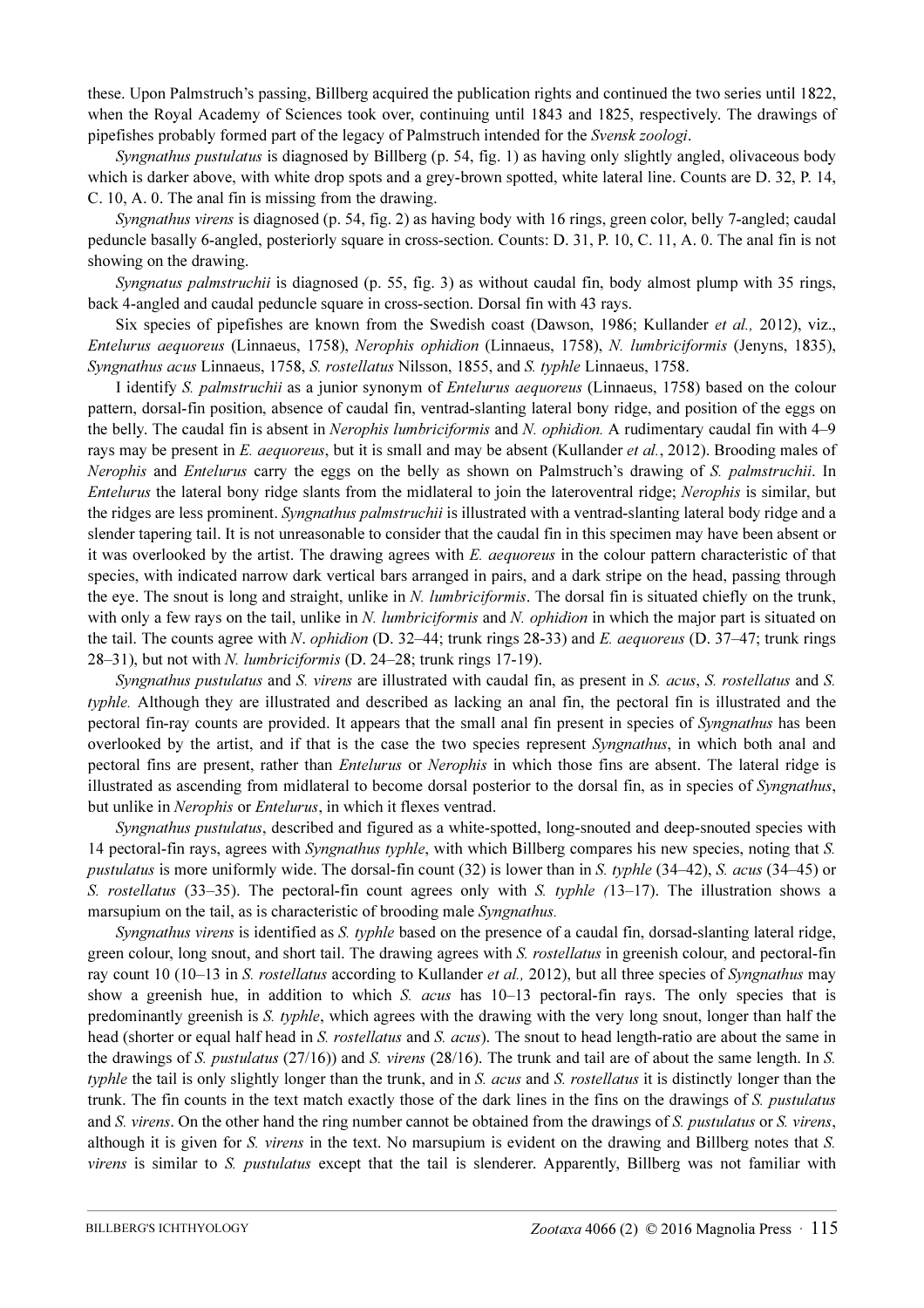syngnathid morphology and did not recognize the marsupium in S. pustulatus and S. palmstruchii as such. The number of trunk rings is given as 16, which is within the range for S. typhle and S. rostellatus  $(13-17)$ ; Kullander et al., 2012) but less than in S. acus (17–21; Kullander *et al.*, 2012). On the drawing the snout and tail proportions, in combination with the green colour point to S. typhle.

In conclusion, all syngnathids described by Billberg are synonyms of species described by Linnaeus (1758). None of the names have been used subsequent to the descriptions except in the listing in Lundberg (1872), but all three names are available, and may become valid according to taxonomic research. Neotypes are not needed because no nomenclatural problem is associated with Billberg's syngnathids.

Billberg's sources. Billberg (1833) is a literature study. Even the new pipefishes are described only from drawings. Practically all names referred to by Billberg are given a source, and nearly all of those match names in La Cepède (1798) and Cuvier (1816). The exceptions are Naucrates Oken, and Exormiston.

That Billberg copied references from Cuvier's Règne animal is obvious from the very selective citations of other works, and his frequent references to Cuvier and Duméril. Some new names definitely were based on information in Cuvier (1816). The texts in Cuvier 1816) and Cuvier (1829) dealing with species cited by Billberg are for the most part identical or almost identical except for the correction of spelling errors in the 1829 volume. Because Billberg uses the spelling Acaramuca, as in Cuvier (1816: 153), and not the correct Acaramucu as in Cuvier (1829: 374), it seems likely that Billberg perused only the first edition of the Règne animal (Cuvier, 1816).

The following serve as examples:

Monacanthus Cuvieri refers to Cuvier (1816: 153): "Le monoceros de Bl., qui est différent, 147".

Monacanthus marcgravii is from Cuvier (1816: 153), "Acaramuca, Margr., 163, encore différent des trois précédens [sic]".

Monacanthus blochii is distinguished based on Cuvier (1816: 152): "Bal. tomentosus, id.[= Bl.], 148, qui n'est pas celui de Linnaeus, mais bien le pira a ca, Margr. 154."

Monacanthus sebae is also from Cuvier (1816: 152), who diagnoses true Balistes hispidus with extendible abdomen ("B.[=Balistes] à brosses, bal. scopas, Commers. Lac. I, XVIII, 3, conforme à la description que Lin. donne de l'hispidus, mais non au caractère ni à la fig. de Seba qu'il cite") and lists the fish on a Seba drawing without extendible abdomen as "Bal. hispidus. L. Seb. III, XXXIV, 2". Billberg did not observe that Cuvier maintained the name B. hispidus for Linnaeus's material and considered only the reference to the description and illustration in Seba (1759: plate 34, fig. 4) to represent a different species. Consequently Billberg's M. sebae, based on a reference to Gmelin (1789) is an objective synonym of B. hispidus Linnaeus, 1766, and Seba's species went without a name. Seba's illustration was identified by Parenti and Desoutter-Meniger (2007) as Stephanolepis hispidus.

The diagnosis of *Tropigaster* is also clearly from Cuvier (1816: 154), who writes "A corps comprimé, l'abdomen caréné, des épines éparses. Ost. auritus, Sh. nat. miscell. IX, no. 338. et gen. zool. V, part. II, pl. 175: le même que le coffre quatorze piquants, Lacép. Ann. Mus. IV, LVIII, I et quelques espèces voisines."

Tetraodon striatus most likely was inspired by Cuvier (1816: 148): "Tetr. lineatus, Bl. 141, très-différent de celui de Lin.", and shows also that Billberg used the first edition of the Règne animal rather than the second. In the second edition (1829: 368) the text is different and does not invite to establishing a new species for Bloch's plate: "T. lineatus, Bl., 141, dont Tetr. psittacus, Bl. Schn., 95, est au moins très voisin."

Because many of La Cepède's (1798) names are absent from Cuvier (1816), but explicitly cited by Billberg, it can be assumed that La Cepède (1798) or a later edition of that work is a second source. He may have had access some other source for the Exormizus. Citations of Forskål, Bloch, Gmelin, Russell, Shaw, Gesner, Duméril, La Cepède (1800), even Linnaeus and Artedi, as well as pre-Linnaean authors could have been copied from Cuvier (1816) or La Cepède (1798).

## Discussion

Billberg on the ichthyological scene. Billberg's rationale for publishing his ichthyological paper was founded in a perceived lack of a "simplified classification of fishes with carefully arranged genera, conforming to the needs of the times" (Fiskarnes system så förenkladt och till släkterna så noggrant ordnadt, som svarar mot tidehvarfvets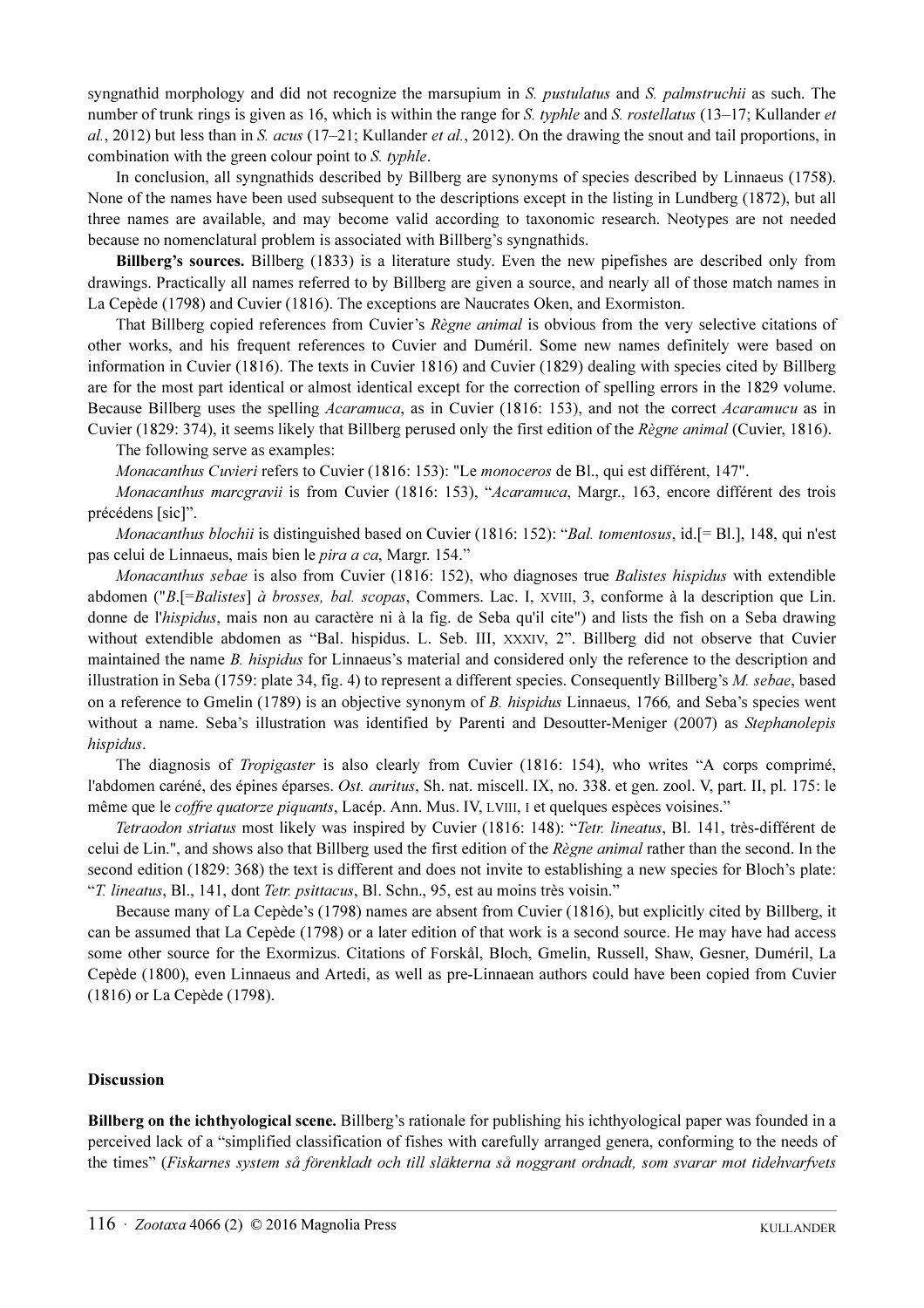fordran.) Unfortunately, his review of the genera is both incomplete and inconclusive, and the proposed classification vestigial. His analysis is poorly researched, overlooking or ignoring most of the contemporaty literature even for the limited number of species actually dealt with (mainly chondrichthyans and tetraodontiforms). Its substance is a downpour, not to say a flood of names, cited or invented. Even the Swedish fish names in Billberg (1833) are to a large extent constructions which have not been used since.

It is not obvious what Billberg thought would make his own classification better than that of the superior work already available in the early part of the  $19<sup>th</sup>$  Century. Actually his explicit ambition was to have a system with the three main groups skin fishes (Dermichthyes), scale fishes (Lepidichthyes), and Chondrichthyes, but he regrets that the lack of information from a lot of foreign species was so confusing that he had to propose a temporary classification only, with the option to present something more complete later (Billberg, 1833: 49–50). Billberg's classification is quite similar to others of the time, with cartilaginous, soft-rayed, and spiny-rayed fishes as main divisions. Tetraodontiforms and some other groups, most of them combined in an order Schiponopteri, however, are included in the Chondrichthyes. This classification contrasts with Cuvier's (1816) and most other classifications which separate cartilaginous and bony fishes. Billberg apparently believed that his Pegasiides (Pegasidae) and Schiponopteri have cartilaginous endoskeletons, but these are actually actinopterygians with ossified skeletons. His emphasis on mouth shape as a key character may have been somewhat novel, but the description of the different states is very superficial.

The fish classification by Cuvier (1816; 1829), albeit relatively flat, was well received, and survived into the 1860s when Albert Günther's classification in the Catalogue of the fishes in the British Museum (Günther, 1859– 1870) took over, at least as a standard in museum collections.

It was probably not only the apparently minimal circulation of the Linnéska Sällskapets Handlingar that prevented Billberg's new classification from becoming manifest in the ichthyological literature record. None of the Swedish ichthyological works, from Fries *et al.* (1836–1856) until now, mention Billberg or his 1833 publication. Most likely the academics of his lifetime either found the 1833 paper bizarre or they were already adversaries of Billberg, either because of his lack of academic training, the financial stress characterizing his publishing initiatives, or his position in academic controversies involving other scientists. Both Boethius (1924) and Landell (1999) stress that Billberg was a controversial person among the academics of his time, more of an enthusiast, as Landell (1999) puts it, than a scholar.

Billberg (1833) may be the most overlooked paper in ichthyological history considering the number of taxa concerned, the time (183 years) until the first review, and the fact that it was always available from a national library.

Although it is a relevant question why Billberg published an incomplete fish classification and revised the nomenclature of so many fishes of which he most likely had no first hand experience, using two outdated books and ignoring all contemporary literature, no answer can be given here.

Billberg may, however, to some extent be excused for his frivolities with nomenclature. In those days, there existed no formalized nomenclatural code, and replacing names was not considered entirely inappropriate. In retrospective it is also seen that by ignoring Billberg, his colleagues did him a favour by not exposing his ignorance, and nomenclature a favour by delaying the discovery of Billberg's names until they were invalidated by prevailing usage of later names.

Billberg and Swedish ichthyology. Billberg was not quite right in writing that ichthyology was a neglected discipline in his day. Particularly the work of Cuvier provided a mass of information and a reasonable classification. In Sweden, however, fishes were long a neglected taxonomic group as recognized already by Quensel (1806). Although systematic ichthyology may have started with the work of Artedi (1738), Artedi did not have any immediate followers in Sweden. So far only about 250 species of fish have been recorded from Swedish waters, probably below the threshold needed to support a vibrant local ichthyological community, especially since practically all species were already described in the  $18<sup>th</sup>$  and early  $19<sup>th</sup>$  Century. For most of the  $18<sup>th</sup>$  Century, Carl Linnaeus dominated Swedish biology, and there was little room for others. Carl Per Thunberg (1743–1828) succeeded Linnaeus at Uppsala University and published some fish descriptions, but was mainly a botanist. Anders Sparrman (1748–1820), the first curator of the collections of the Royal Swedish Academy of Sciences depended on his work as physician for his living, and was more concerned with birds (Wästberg, 2008). Bengt Euphrasén (1755–1796), the first modern Swedish ichthyologist, died prematurely and in poverty after publishing a few papers and having his manuscript on Swedish fishes rejected by the Academy (Nyberg, 2013). Anders Jahan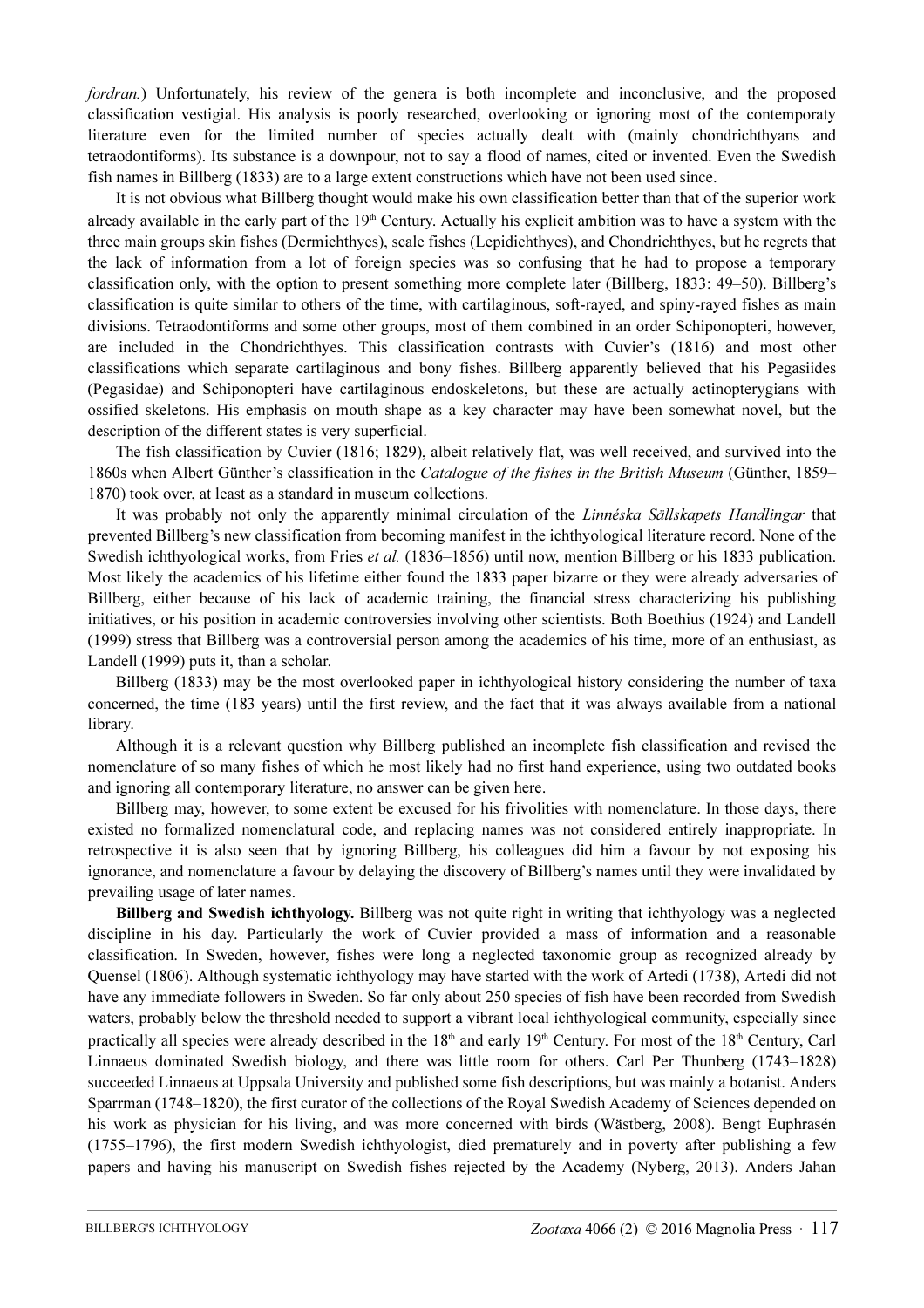Retzius published an updated version of Linnaeus's Fauna suecica in 1800 (Retzius, 1800), with little change to the fish part. The fish chapters in Quensel & Swartz (1806) were few. Conrad Quensel (1767–1806) succeeded Sparrman as curator in the Academy. He published a brief revision of flatfishes (Quensel, 1806), but died leaving a larger manuscript unfinished. In 1832 this depressing state changed when Sven Nilsson published his synopsis of Scandinavian fishes, Prodromus ichthyologicae scandinavicae (Nilsson, 1832), the last Latin-only ichthyological work in Sweden. It was followed by several faunal works on Scandinavian fishes (between 1814 and 1905 Sweden and Norway formed the United Kingdom of Sweden and Norway). Most important were Fries et al. (1836–1856), Nilsson (1855), Lilljeborg (1889–1892), and Smitt (1892–1895). These latter works are very detailed and for the most part accurate. The difference between Nilsson and his followers on the one hand and Billberg on the other is of course that Billberg adhered to the tradition of his birth Century, restricting himself to books, whereas  $19<sup>th</sup>$ Century biologists examined fishes and built collections, most of them associated with the natural history museums in Uppsala, Gothenburg, Lund or Stockholm. It was not Billberg who boosted ichthyology in Sweden.

The lesson from Billberg may thus be that literature studies (like this one) do not advance science in any way (but may be entertaining… for the author), but studying real fish alone brings new knowledge.

Billberg's indications. Except for the three pipefishes, all of Billberg's nomenclatural acts are by indication (Code Article 12.2). Four of Billberg's replacement names pose a problem because they are obviously misspelt by Billberg, but on the other hand, the source citation indicates with complete or almost complete confidence which species he intends. "Kilmal Forsk." Is certainly a reference to *Squalus kumal* in Forskål (1775). Obviously the typesetter read the "u" in Billberg's handwriting as "il", and it was not corrected in the proof-reading. The second strange name is the myliobatidid ray species "naxari", with Marcgravius as a reference. There is only one publication by Marcgravius and it has a limited number of batoid species (Marcgravius, 1648). One of them is the Narinari, and it seems likely that the type-setter again was guessing with regard to Billberg's handwriting, reading naxari instead of narinari. The third case is the Boku sorsa attributed to "Russ". The only option here is the only work by Russell containing shark names (Russell, 1804), and there is only one name there that fits, namely the Bokee sorrah. Cuvier uses the spellings bokee sorra (1816: 125) and Bokee sorra (1829: 387) in a footnote, and they could easily look like Boku sorsa in bad handwriting. It is unlikely that Billberg consulted the works of Forskål, Marcgravius, or Russell, but probably just adopted citations in Cuvier (1816) as basis for his new names.

In these three cases, identification of the taxa concerned is facilitated by the fact that the works referred to are unique. There is only one publication by Forskål and Marcgravius. Russell published a book about Aleppo, which also contains fish descriptions, but no sharks are included; his book on the fishes of southern India (Russell, 1804), however, contains drawings of chondrichthyans.

The fourth case, "Acipenser Hurio" has a reference to Linnaeus, but this particular name cannot be verified in Linnaeus's works, or any other publication that Billberg refers to. From the context it is nevertheless clear that Acipenser sturio is intended, and it may derive from a misreading of sturio in the footnote list of references under l'Acipensère Esturgeon in La Cepède (1798: 411). Hurio is used as an alternative common name for Acipenser huso Linnaeus, 1758 in a separate entry in the multivolume dictionary by Valmont-Bomare (1800: 195). Hurio is not mentioned in Valmont-Bomare (1791: 201) under the headword Esturgeon where species of Acipenser are listed with scientific names. Hurio is listed with the same meaning in later dictionaries (Bosc, 1803, 1817). Those dictionaries cannot have been the source for Billberg's "A. Hurio", as they do not use Hurio as a specific name. In a review of Tingry (1803), Anonymous (1811:187) lists Acipenser Hurio (original in italics) as a source of isinglass. Tingry (1803: 13) mentions a sturgeon in the Danube but does not cite a scientific name. Acipenser Hurio in Anonymous (1811) is a nomen nudum and "Hurio" here may represent another misreading of Sturio.

The Code permits names to be proposed by indication, i.e., reference to some other publication. The criteria for a publication and descriptive data (Article 12.2.1) or an illustration (Article 12.2.7) are fulfilled in the above cases, because the source is identified, but how exact must the reference to the species be? The Code provides no guidance whether names must match exactly or if spelling can deviate within limits. "Kilmal" and "kumal" may seem similar enough for accepting *Anodon cirrhosus* as an available unnecessary replacement name. Boku sorsa is more removed from the target spelling, although distinct enough with reference to Russell to serve as indication for Scylia russeli. Hurio is also obviously just an easily recognized misspelling in the context provided. Naxari, hower, is a completely different word from its suggested source, narinari, and its replacement, Myliobatis marcgravii, is not accepted here as an available name from Billberg.

In a computerized environment, with spell-checking programs and no possibility of blurred characters, there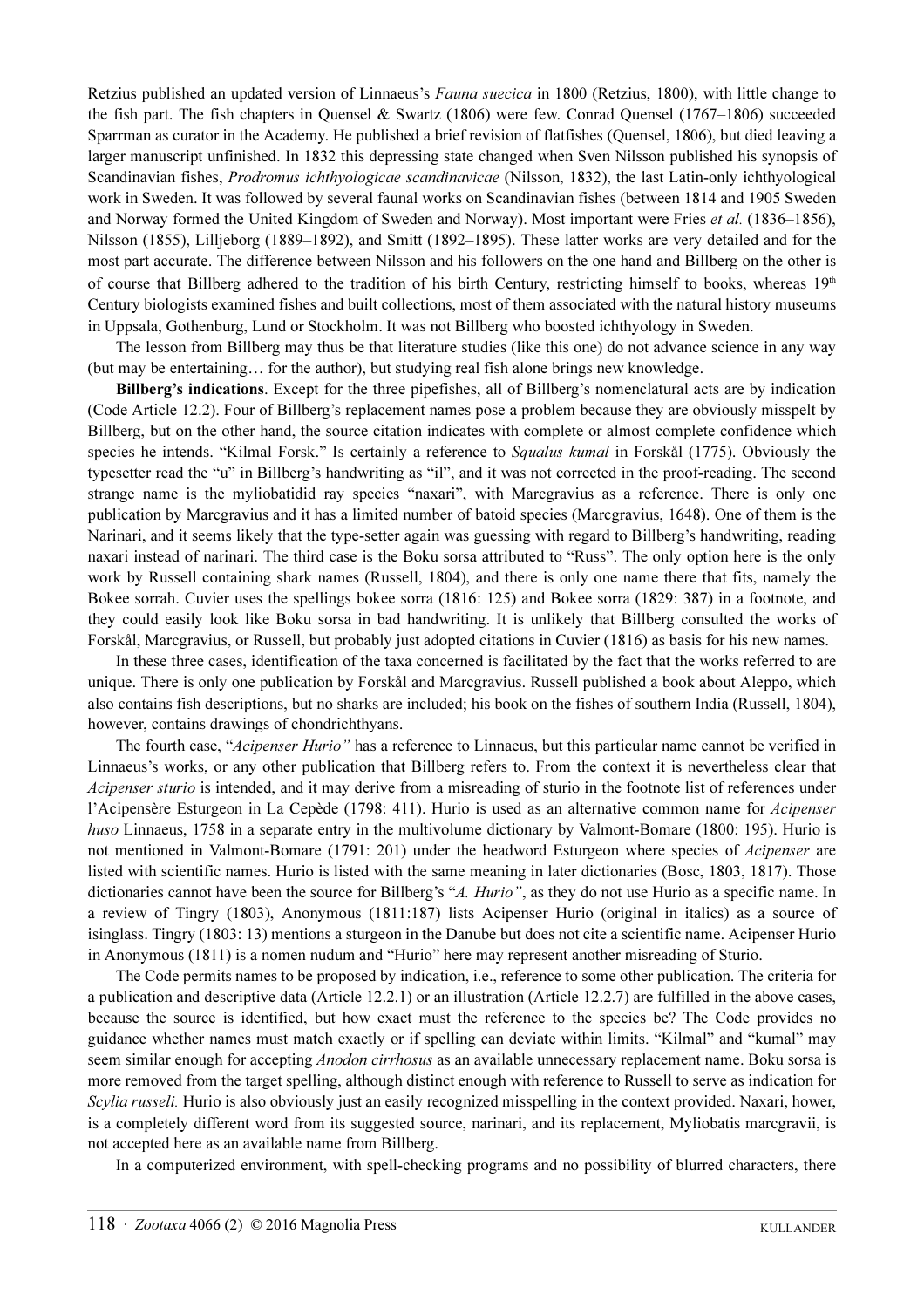must be very low tolerance for variation in spellings. In Billberg's time, handwriting was the writing standard with all its options for interpretation. Considering that handwritten manuscripts were submitted for printing in earlier centuries opens for better understanding of small variations looking like typographic errors, incorrect spellings, nomina nuda, or unjustified emendations, but actually representing interpretation of handwriting for which neither author nor typesetter can be held culpable.

A related problem specific to Billberg is that he probably did not verify the names from the source cited but most likely copied them from Cuvier (1816) or La Cepède (1798). This means that Billberg's references (indications as defined in Article 12.2, particularly 12.2.1) are for the most part only indirect. This is not evident from the paper itself, only obvious in comparison with other publications, and even so, the cited source can usually be located using the information in Billberg only.

 External evidence and conjectures about the source of Billberg's nomenclatural statements, however, do not affect the individual acts, which have to be evaluated as they were printed. Billberg's references must be accepted as indications under Article 12.2.1. In the case of La Cepède, whose work appreared in multiple editions, it opens for uncertainty about which edition Billberg refers to but there apparently is no case in Billberg (1833) where the edition might matter for nomenclatural purposes. Article 12.2.1, does not require the bibliographical reference to be extant, complete, correct, precise or unambiguous. Verification is probably implicit, however. If a work mentioned in an indication cannot be found, it is unlikely to be accepted as available, and such references represent prominent nomina nuda in Billberg's paper.

#### Acknowledgements

I am grateful to Bertil Nordenstam for lending his copy of Billberg for comparison; Maurice Kottelat and an anonymous reviewer for numerous comments on a late version of this manuscript; and Erik Åhlander for researching Billberg's fish specimens. This study depended on the availability of free Internet resources for taxonomic and nomenclatural research: the Catalog of Fishes (Eschmeyer & Fricke, 2015), the International Code of Zoological Nomenclature, the Biodiversity Heritage Library, AnimalBase, the Internet Archive, Project Gutenberg, Google Books, and also independent libraries making available their rare books.

Almost all the sources Billberg hints at, regardless of age, are available for download or online reading at Internet resources such as those listed above. Practically all early taxonomic literature from Aristoteles onward is available and provided in PDF or similar file formats and enable verification from the source of authorship, availability, and other circumstances of names and nomenclatural acts. The present analysis would have been impossible or at least crippled if it would have depended on analyses of physical books spanning a period of 2000 years of authorships, and more than 500 years of printing, especially since libraries today to a large extent limit access to their older physical books. I would not even have contemplated the task.

### References

Several of the works referred to by Billberg were published in more than one edition and this particularly applies to the works of the Antiquity (Athenaeus, Plinius, Aristoteles, Aelianus), but also medieval, renaissance, and enlightenment works. References below may represent different editions than those used by Billberg or the works he indirectly refers to.

- Abe, T. (1949) Taxonomic studies on the puffers (Tetraodontidae, Teleostei) from Japan and adjacent regions. V. Synopsis of the puffers from Japan and adjacent regions. Bulletin of the Biogeographical Society of Japan, 14, 89–140. [Not seen, cited by Kottelat, 2013.]
- Aelianus, C. (1864) Claudii Aeliani De Natura Animalium libri XVII. B. G. Teubnerus, Lipsiae, LXI + 488 pp. [Hercherus, R. (Ed.)]
- Anonymous (1778) Nadelfisch. In: Neuer Schauplatz der Natur nach den richtigen Beobachtyngen und Versuchen in alphabetischer Ordnung durch eine Gesellschaft von Gelehrten. Sechster Band. M. G. Weidmanns Erben und Reich, Leipzig, pp. 32–38.
- Anonymous (1779) Röhrhohlschnauze. In: Neuer Schauplatz der Natur nach den richtigen Beobachtyngen und Versuchen in alphabetischer Ordnung durch eine Gesellschaft von Gelehrten. Siebenter Band. M. G. Weidmanns Erben und Reich, Leipzig, 14 pp. [pp. 190–203]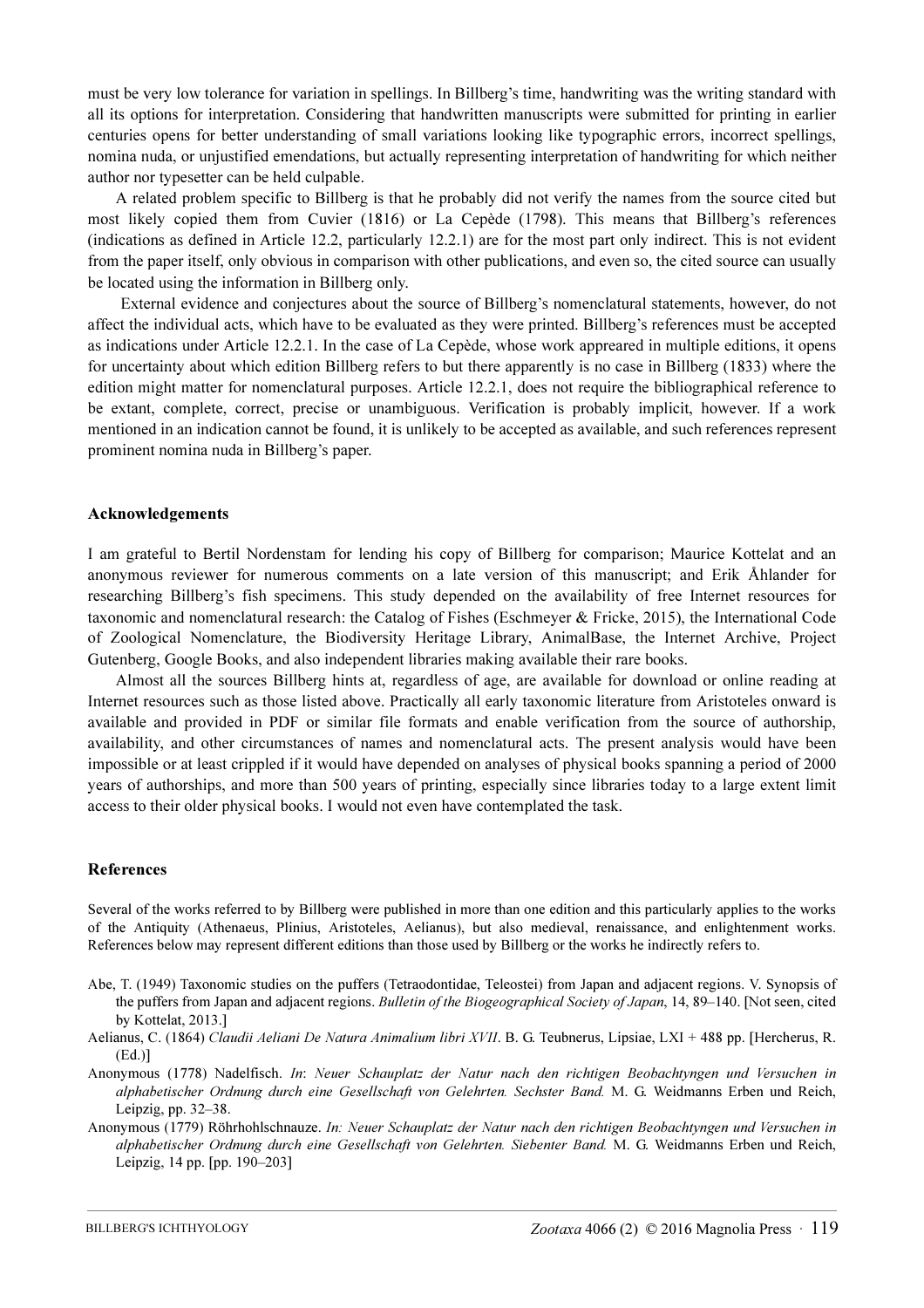- Anonymous (1798a) Paris, b. Plassan: Histoire naturelle des poissons par le Cit. La Cépède. Membre de l'Institut national et professeur au Museum d'histoire naturelle. Tom. I. an. 6. (1798.) in 4. mit 25 Kupf. 532 S. CXLVII. Disc. prelim. Allgemeine Literatur-Zeitung, 3 (287), 673–678.
- Anonymous (1798b) Paris, b. Plassan: Histoire naturelle des possons par le Cit. La Cépède. etc. (Beschluss der im vorigen Stücke abgebrochenen Recension.) Allgemeine Literatur-Zeitung, 3 (288), 681–684.
- Anonymous (1811) Genf, b. Manget: Traité théoretique et pratique sur l'art de faire et d'appliquer les vernis; sur les différens genres de peinture par impression et en décoration, ainsi que sur les couleurs simples et composées: accompagné de nouvelles observations sur le copal; de notes historiques sur la nature des matières et sur les procédés mis en usage par les compositeurs de couleurs et de vernis et par peintres vernisseurs et décorateurs etc. avec gravures. Dedié à la société établie à Genève pour l'encouragement de arts, de l'agriculture et du commerce. Par P. F. Tingry. T. I et II. An XI. 48 u. 326 S. 8o. Jenaische Allgemeine Literatur-Zeitung, 38 (171–172), 185–194.

Aristoteles (1907) Aristotelis de animalibus historia. Aedibus G. B Teubnerus, Lipisae, xxvi + 467 pp. [Dittmeyer, L. (Ed.)]

- Artedi, P. (1738) Ichthyologia sive opera omnia de Piscibus scilicet: Biblioteca Ichthyologica. Philosophia Ichthyologica. Genera piscium. Synonymia specierum. Descriptiones specierum. Omnia in hoc genere perfectiora, quam antea ulla. Conrad Wishoff, Lugduni Batavorum,  $66 + 104 + 84 + 118 + 112 + 2$  pp.
- Athenaeus (1887) Athenaei Naucratitae Dipnosophistarum, Libri XV. Vols. 1-3. B.G. Teubnerus, Lipsia, xli + 491, iv + 498, xii + 810 pp. [Kaibel, G. (Ed.)]
- Baldner, L. (1666–1687) Rechts natürliche Beschreibung und Abmahlung der Wasservögel, Fischen, Vierfüssigen Thier, Inseckten und Gewirm, so bey Strassburg in den Wassern seind, die ich selber geschossen und die Fisch gefangen auch alles in meiner Hand gehabt. Manuscript, Strasbourg, [continued to 1687], 299 pp. [Not seen, cited from Baldner (1974).]
- Baldner, L. (1974) Vogel-, Fisch- und Thierbuch. Band 1, 2, Einführung & Kommentar. Müller und Schindler, Stuttgart, 260 +  $260 + 40 + 40$  pp. [Facsimile of one of five known manuscripts, original dated 1666.]
- Bellonius, P. (1553) De aquatilibus, libri duo cum iconibus ad viuam ipsorum effigiem, quoad eius fieri potuit, expressis. Apud C. Stephanum, Parisiis,  $30 + 448$  pp.
- Belon, P. (1555) La nature et diversité des poissons, avec leurs pourtraicts, representez au plus pres du naturel. C. Estienne, Paris,  $37 + 448$  pp.
- Billberg, G. J. (1815–1816) Ekonomisk botanik, för landtbruk, trädgårdar och apotek. G. J. Billberg, Stockholm, 18 + 12 pp.

Billberg, G.J. (1820) Enumeratio insectorum in Museo Gust. Joh. Billberg. Typis Gadelianis, Stockholm, 4 + 138 pp.

- Billberg, G.J. (1827–1828) Synopsis faunæ Scandinaviæ. Vols. 1 & 2. Published by the author, Stockholm, XII + 56 + XVI + 4 pp. &  $XII + 56 + X$  pp.
- Billberg, G.J. (1833) Om ichthyologien och beskrifning öfver några nya fiskarter af samkäksslägtet Syngnathus. Linnéska samfundets handlingar, 1, 47–55.
- Boethius, B. (1924) Gustaf Johan Billberg. Svenskt biografiskt lexikon, 4, urn:sbl:18212.
- de Blainville, H. (1816) Prodrome d'une nouvelle distribution systématique du règne animal. Bulletin des sciences, par la Société Philomatique de Paris, 1816, 113–124.
- Bloch, M.E. (1785–1795) Naturgeschichte der Ausländischen Fische. 1.–9. Theil. The author (Vols. 1–3), and the Könligl & Akademischen Kunsthändlern J. Morino & Comp. (Vols. 4–9), Berlin, xxx + 1075 pp.
- Bonaparte, C.L. (1831) Saggio di una distribuzione metodica degli animali vertebrati. Antonio Boulzaler, Roma, 144 pp. [Also in Giornale Arcadico di Scienze, Lettere ed Arti, 52, 129–176; 53, 177–209.]
- Bonaparte, C.L. (1835) Prodromus systematis ichthyologiæ. [Extract from Nuovi Annali delle Scienze naturali, Bologna, 4, 181–196, 272–277, 1840.], 21 pp.
- Bonnaterre, J.P. (1788) Tableau encyclopédique et methodique des trois règnes de la nature. Ichthyologie. Panckoucke, Paris,  $l$ vj + 215 pp.
- Bosc, [L.A.G.] (1803) HURIO. In: Nouveau dictionnaire d'histoire naturelle, appliquée aux arts, principalement à l'agriculture et à l'economie rurale et domestique, Tome XI. Deterville, Paris, pp. 453.
- Bosc, [L.A.G.] (1816) Cestracion. In: Nouveau dictionnaire d'histoire naturelle, appliquée aux arts, à l'agriculture, à l'économie rurale et domestique, à la Médecine, etc. Tome V. Deterville, Paris, pp. 598.
- Bosc, [L.A.G.] (1817) HURIO. In: Nouveau dictionnaire d'histoire naturelle, appliquée aux arts, à l'agriculture, à l'économie rurale et domestique, à la médecine, etc. Nouvelle Édition. Tome XV. Deterville, Paris, pp. 425.
- Broussonet, P.M.A. (1780) Mémoire sur les différentes espèces de chiens de mer. Histoire de l'Académie Royale des Sciences, 1780, 641–680.
- Brunnichius, M.T. (1768) Ichthyologia Massiliensis, sistens piscium descriptiones eorumque apud incolas nomina. Accedunt Spolia maris Adriatici. Rothii vidua et Proft, Hafnia & Lipsia, 12 + 110 pp.
- Catesby, M. (1771) The natural history of Carolina, Florida, and the Bahama Islands: containing the figures of birds, beasts, fishes, serpents, insects, and plants: particularly, those not hitherto described, or incorrectly figured by former authors, with their descriptions in English and French: to which is prefixed, a new and correct map of the countries, with observations on their natural state, inhabitants, and productions. Vol. 2. Benjamin White, London,  $2 + 150 + 7$  pp.
- Clusius, C. (1605) Exoticorum libri decem: quibus animalium, plantarum, aromaum, aliorumque peregrinorum fructuum historiae describuntur. Officina Plantinianá Raphelengii, [Leiden], 14 + 242 + 1 pp.
- Compagno, L.V. (2001) Sharks of the world. Volume 2. Bullhead, mackerel and carpet sharks (Heterodontiformes, Lamniformes and Orectolobiformes). FAO Species Catalogue for Fishery Purposes 1, 2, i–viii + 1–269.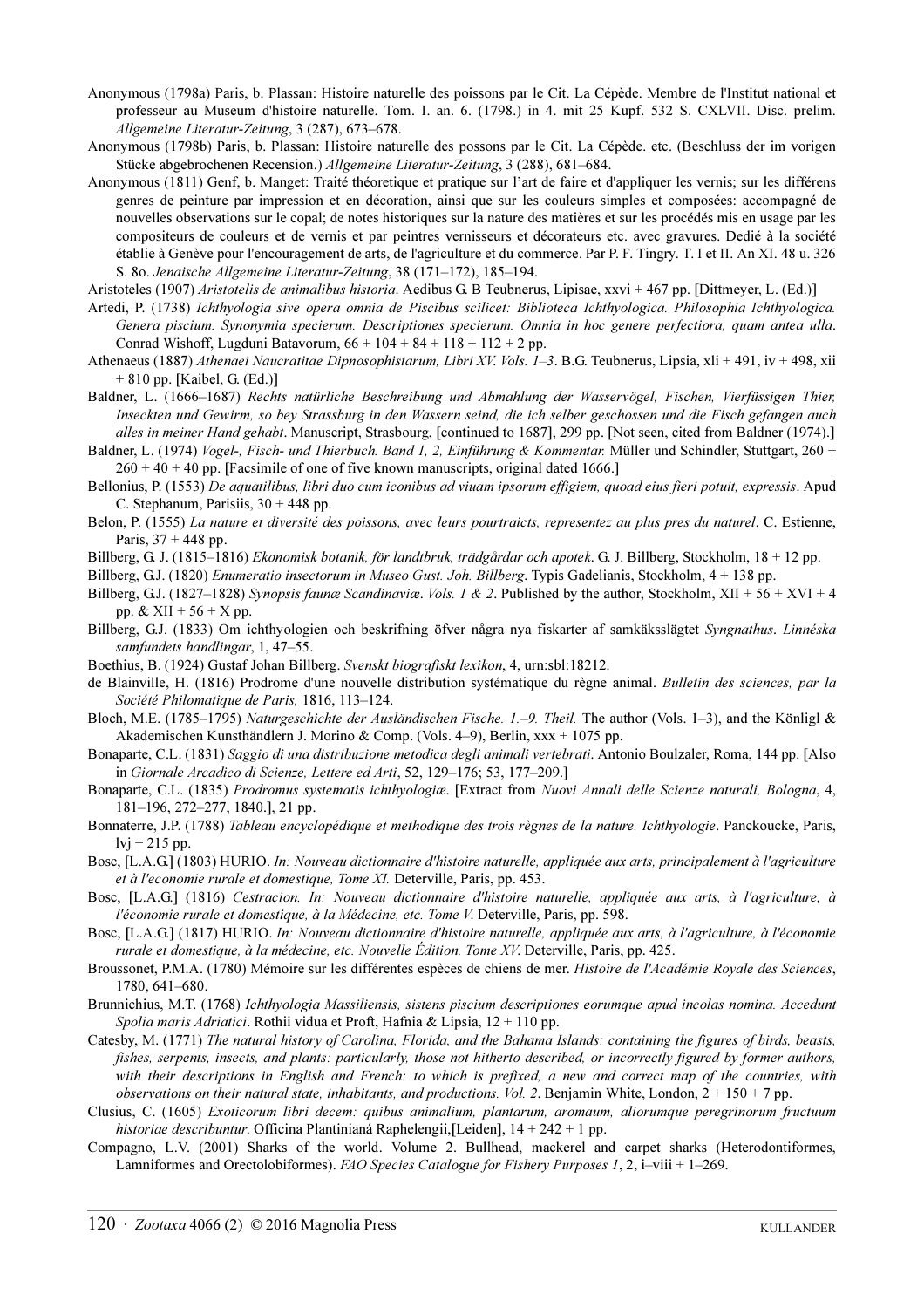- Cuvier, [G.] (1816) Le Règne animal distribué d'apres son organisation, pour servir de base à l'histoire naturelle des animaux et d'introduction à l'anatomie comparée. Tome II. Déterville, Paris, xviij + 532 pp.
- Cuvier, G. (1817) Sur le genre Chironectes Cuv. (Antennarius. Commers.). Mémoires du Muséum d'histoire naturelle, 3, 418– 435.
- Cuvier, [G.] (1829) Le Règne animal, distribué d'après son organisation, pour servir de base à l'histoire naturelle des animaux et d'introduction à l'anatomie comparée. Nouvelle édition, revue et augmentée. Tome II. Déterville, Crochard, Paris, 406 pp.
- Dal, B. (1996) Sveriges zoologiska litteratur 1483–1920. Orbis Pictus, Kjuge, 370 pp.
- Dalby, A. (2003) *Food in the Ancient world from A to Z.* Routledge, London, 395 pp.
- Dawson, C.E. (1986) Syngnathidae. In: Whitehead, P.J.P., Bauchot, M.-L., Bauchot, Hureau, J.-C., Nielsen, J. & Tortonese, E. (Eds.), Fishes of the North-eastern Atlantic and the Mediterranean. Vol. II. Unesco, Paris, pp. 628–639.
- Duméril, A.M.C. (1805) Zoologie analytique, ou Méthode naturelle de classification des animaux, rendu plus facile a l'aide de tableaux synoptiques. Allais, Paris, xxxii +  $1 + 344$  pp. [For date, see Gregory, 2010]
- Duméril, A.M.C. (1806) [Chapters on insects and fishes]. In: Cuvier, F. (Ed.), Dictionnaire des sciences naturelles dans lequel on traite méthodiquement des différents êtres de la nature, considérés, soit en eux-mêmes, d'après l'état actuel de nos conoissances, soit relativement à l'utilité qu'en peuvent retirer la médecine, l'agriculture, le commerce et les arts; suivi d'une biographie des plus célèbres naturalistes, Tome cinquième, BOA-BYT. Schoell et Cie., Paris, pp. 1–480. [Cited by Eschmeyer & Fricke (2015), as not seen.]
- Duméril, A.-M.-C. (1812a) Dissertation sur les poissons qui se rapprochent le plus des animaux sans vertèbres. impr. de Didot jeune, Paris, 40 pp.
- Duméril, A.-M.-C. (1812b) Dissertation sur la famille des poissons cyclostomes, pour démontrer leurs rapports avec les animaux sans vertèbres; suivie d'un mémoire sur l'anatomie des lamproies, pour le concours overt devant la Faculté des Sciences de Paris, le 28 mars 1812. Paris, 54 pp.
- Eschmeyer, W.N. & Fricke, R. (Eds.) (2015) Catalog of Fishes: Genera, species, references. Electronic version. Available from: http://researcharchive.calacademy.org/research/ichthyology/catalog/fishcatmain.asp. (accessed 19 September 2015) Euphrasén, B.A. (1790) Raja (Narinari). Kongl. Vetenskaps Academiens Nya Handlingar, 11, 217–219.
- 
- Fischer, G. (1813) Zoognosia. Tabulis synopticics illustrata, in usum praelectionum Academiae Imperialis Medico-Chirurgicae Mosquensis edita. Editio tertia, volumen primum. Academiae Imperialis Medico-Chirurgicae Mosquensis, Mosquae, XIII  $+ 1 + 465$  pp.
- Forskål, P. (1775) Descriptiones animalium avium, amphibiorum, piscium, insectorum, vermium; quæ in itinere orientali observavit Petrus Forskål. Möllerus, Haunia, 19 + xxxiv + 164 pp.
- Fowler, H.W. (1941) The fishes of the groups Elasmobranchii, Holocephali, Isospondyli, and Ostariophysi obtained by United States Bureau of Fisheries Steamer Albatross in 1907 to 1910, chiefly in the Philippine Islands and adjacent seas. Bulletin of the United States National Museum, 100 (13), i–x, 1–879. http://dx.doi.org/10.5479/si.00963801.90-3106.1
- Fricke, R. (2008) Authorship, availability and validity of fish names described by Peter (Pehr) Simon Forsskål and Johann Christian Fabricius in the 'Descriptiones animalium' by Carsten Niebuhr in 1775 (Pisces). Stuttgarter Beiträge zur Naturkunde A, Neue Serie, 1, 1–76.
- Fries, B.F., Ekström, C.U. & Sundewall, C.J. (1836–1857) Skandinaviens fiskar. P. A. Norstedt & Söner, Stockholm, IV + 222 pp., Appendices, 144 pp., 60 pls.
- Gaza, T. (1476) Finiunt libri de animalibus Aristotelis. Ludovicus Podocatharus, Ioannes de Colonia & Ioannes Manthen, Venice, 499 leaves.
- Gesner, C. (1598) Fischbuch das ist Außführliche beschreibung vnd lebendige Conterfactur aller vnnd jeden Fischen von dem kleinsten Fischlein an biß auff den größten Wallfisch. Robert Cambiers Erben, Franckfurt am Meyn, 202 pp.
- Gill, T.N. (1862) On the limits and arrangement of the family of scombroids. Proceedings of the Academy of Natural Sciences of Philadelphia, 14, 124–127.
- Gmelin, J.F. (1789) Caroli a Linné Systema Naturae per regna tria naturae, secundum classes, ordines, genera, species; cum characteribus, differentiis, synonymis, locis. Editio decimo tertia, aucta, reformata. Tomus I. Pars III. Impensis Georg. Emanuel. Beer., Lipsiae, 484 pp. [pp. 1033–1516]
- Goüan, A. (1770) Historia piscium, sistens ipsorum anatomen externam, internam, atque genera in classes & ordines redacta. Amand König, Strasbourg, xviii + 232 pp.
- Gray, J.E. (1833–1835) Illustrations of Indian Zoology; chiefly selected from the collection of Major-General Hardwicke, F.R.S. Vol.II. Adolphus Richter and Co., London, 102 pls.
- Gregory, S.M.S. (2010) The two 'editions' of Duméril's Zoologie analytique, and the potential confusion caused by Froriep's translation Analytische Zoologie. Zoological Bibliography, 1, 6–8.
- Gronovius, L.T. (1754) Museum Ichthyologicum, sistens piscium indigenorum & quorumdam exoticorum, qui in Museo Laurentii Theodori Gronovii, J.U.D. adservantur, descriptiones ordine systematico. Apud Theodorum Haak, Lugduni Batavorum,  $8 + 70$  pp.
- Günther, A. (1859–1870) Catalogue of the Fishes in the British Museum. Vols. 1-8. Trustees of the British Museum, London,  $cx + 1076$  pp.
- Hemming, F. (Ed.) (1958) Opinions and declarations rendered by the International Commission on Zoological Nomenclature,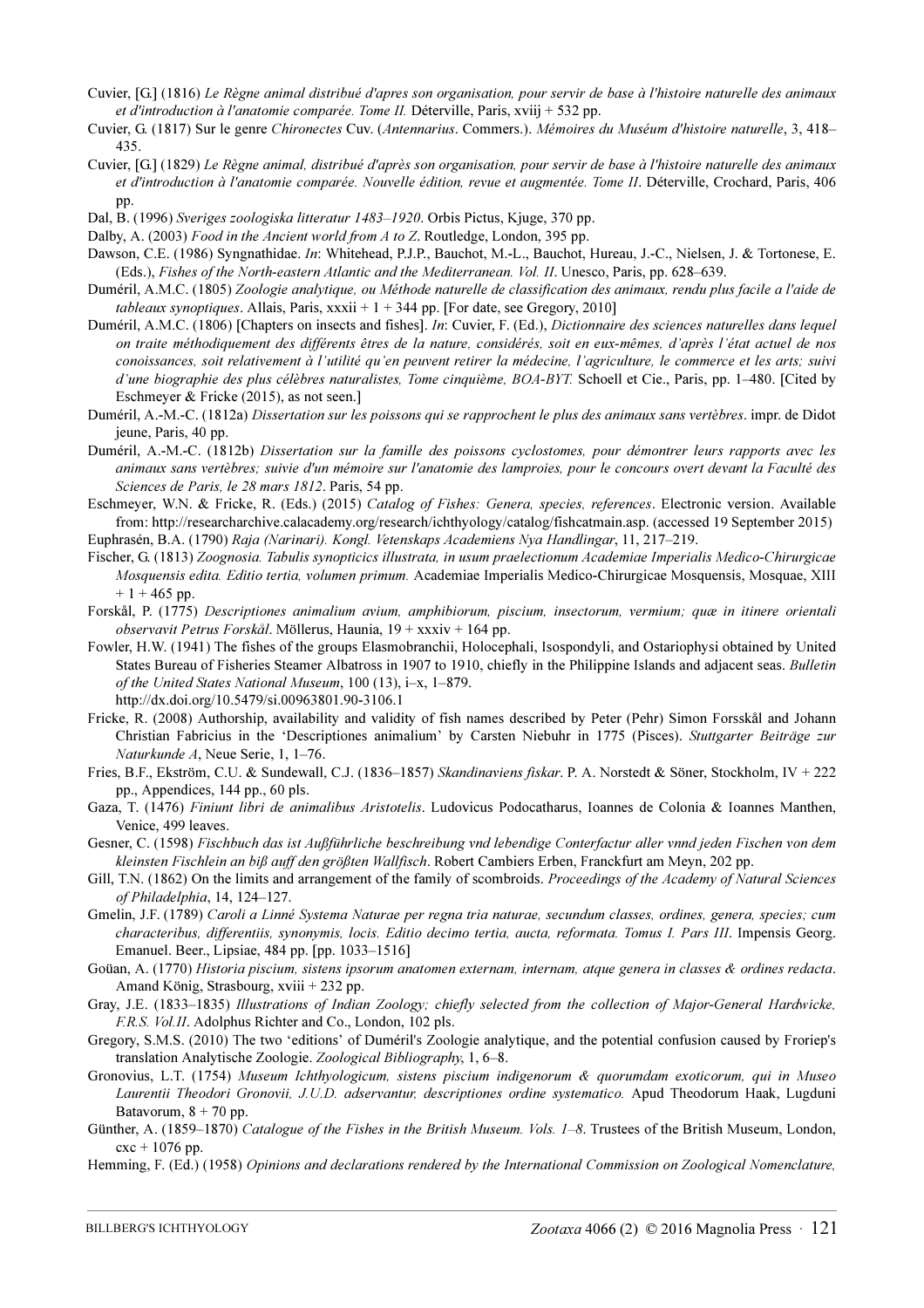*1, B.* International Trust for Zoological Nomenclature, London,  $XIX + 508$  pp.

- Hodgkin, T. (1886) The letters of Cassiodorus. Being a condensed translation of the Variae Epistolae of Magnus Aurelius Cassiodorus Senator. Henry Frowde, London,  $ix + 560$  pp.
- International Commission on Zoological Nomenclature (1999) International Code of Zoological Nomenclature. 4<sup>th</sup> Edition. International Trust for Zoological Nomenclature, London,  $XXIX + 306$  pp.
- Jordan, D.S. & Evermann, B.W. (1896) The fishes of North and Middle America: a descriptive catalogue of the species of fishlike vertebrates found in the waters of North America, north of the Isthmus of Panama. Part I. Bulletin of the United States National Museum,  $47$ ,  $i$ -l $x$  + 1-1240.
- Jarocki, F.P. (1822) Zoologiia czyli Zwiérzętopismo ogólne podług náynowszego systematu. 4. Ryby. Drukarni Lakiewicza, Warszawie,  $iv + 464 + xxvii$  pp.
- Jordan, D.S. & Fowler, H.W. (1902) A review of the trigger-fishes, file-fishes, and trunk-fishes of Japan. Proceedings of the U.S. National Museum, 25, 251–286.

http://dx.doi.org/10.5479/si.00963801.25-1287.251

- Klein, J.T. (1744) Iacobi Theodori Klein Historiae piscium naturalis promovendae missus quartus de piscibus per branchias apertas spirantibus ad justum numerum et ordinem redigendis. Series Prima. Jo. Frid. Gleditschium, Lipsiae,  $4 + 68$  pp.
- Kottelat, M. (2013) The fishes of the inland waters of Southeast Asia: A catalogue and core bibliography of the fishes known to occur in freshwaters, mangroves and estuaries. The Raffles Bulletin of Zoology, 27 (Supplement), 1–663.
- Kullander, S. O., Nyman, L., Jilg, K. & Delling, B. (2012) Nationalnyckeln till Sveriges flora och fauna. Strålfeniga fiskar. Actinopterygii. ArtDatabanken, SLU, Uppsala, 516 pp.
- La Cepède, [B.G.] (1798) Histoire naturelle des poissons. Tome premier. Plassan, Paris, cxlvij + 532 pp.

La Cepède, [B.G.] (1800) Histoire naturelle des poissons. Tome second. Plassan, Paris, lxiv + 632 pp.

- Lacépède, [B.G.] (1797a) Mémoire sur le polyodon feuille. Bulletin des Sciences, par la Société Philomatique de Paris, 7, 49.
- Lacépède, [B.G.] (1797b) Extrait d'un Mémoire sur le Polyodon-feuille, lu à la Société d'Histoire Naturelle par le citoyen Lacépède. Magasin encyclopedique, 4, 13–14.
- van der Laan, R., Fricke, R. & Eschmeyer, W.N. (2014) Family-group names of Recent fishes. Zootaxa, 3882 (2), 1–230. http://dx.doi.org/10.11646/zootaxa.3882.1.1
- Landell, N.-E. (1999) Gustaf Johan Billberg: entuasiasten som försvann. Biblis, 2 (2), 34–40.
- Latreille, [P.A.] (1796) Précis des caractères génériques des insectes, disposés dans un ordre naturel. Prévot, Paris & F. Bourdeaux, Brive, xiij +  $201 + 7$  pp.
- Latreille, P.A. (1804) Tableau méthodique des poissons. In: Nouveau dictionnaire d'histoire naturelle, appliquée aux arts, principalement à l'agriculture et à l'économie rurale et domestique. 24. Caractères et tables. Déterville, Paris, 35 pp. [pp. 71–105]
- Lauterborn, R., Janus, H. & König, C. (1974) Erläuterungen zu den Tafeln. In: Baldner (1974), Vogel- Fisch- und Thierbuch. Kommentar. Müller und Schindler, Stuttgart, pp. 15–40.
- Lesson, R.P. (1831) Zoologie, Tome second, 1re partie. In: Duperrey, L.I. (Ed.), Voyage autour du monde, exécuté par ordre du roi, sur la corvette de sa majesté, La Coquille, pendant les années 1822, 1823, 1824 et 1825. Arthus Bertrand, Paris, 471 pp.
- Lilljeborg, W. (1881–1891) Sveriges och Norges fiskar [Also as Sveriges och Norges Fauna, fiskarne]. W. Schultz, Upsala,  $XXI + 830$  pp.
- Linck, H. F. (1790) Versuch einer Eintheilung der Fische nach den Zähnen. Magazin für das Neuste aus der Physik und Naturgeschichte, 6 (3), 28–38.
- Linnaeus, C. (1758). Systema naturae per regna tria naturae, secundum classes, ordines, genera, species, cum characteribus, differentiis, synonymis, locis. Tomus I. Editio decima, reformata. Laurentius Salvius, Holmiae, 823 pp.
- Linné, C. (1766) Systema naturae per regna tria naturae, secundum classes, ordines, genera, species, cum characteribus, differentiis, synonymis, locis. Tomus I. Editio duodecima, reformata. Laurentius Salvius, Holmiae, 532 pp. http://dx.doi.org/10.5962/bhl.title.68927
- Löwegren, Y. (1952) Naturaliekabinett i Sverige under 1700-talet. Lychnos-Bibliotek, Lund, 407 pp.
- Lundberg, F. (1872) Bidrag till öfversigt af Sveriges ichthyologiska literatur. Dissertation, Upsala University, Uppsala, XVIII + 56 pp.
- Marcgravius, G. (1648) Rerum naturalium historiae. Liber quartus qui agit de Piscibus Brasiliae. In: Historia naturalis Brasiliae, auspicio et beneficio Illustriss. I. Mauritii Com. Nassau illius Provincjae et Maris summi praefecti adornata in qua non tantum Plantae et Animalia, sed et Indigenarum morbi, ingenia et mores describuntur et iconibus supra quingentas illustrantur. Franciscum Hackium, Lugduni Batavorum & Lud. Elzevirium, Amstelodami, pp. 142–181
- Melville, R.V. & Smith, J.D.D. (Eds.) (1987) Official lists and indexes of names and works in Zoology. The International Trust for Zoological Nomenclature, London, 366 pp.
- Müller, J. & Henle, F.G.J. (1838–1841) Systematische Beschreibung der Plagiostomen. Veit, Berlin, 200 pp.
- Müller, P.L.S. (1767) Deliciae Naturae Selectae oder auserlesenes Naturalien-Kabinet welches aus den drey Reichen der Natur zeiget, was von curiösen Liebhabern aufbehalten und gesammlet zu werden, verdienet. Zweyter Theil. Knorr, Nürnberg, 132 pp.

Nilsson, S. (1832) Prodromus ichthyologiae scandinavicae. Literis Berlingianis, Lundae, 124 pp.

Nilsson, S. (1855) Skandinavisk fauna. Fjerde delen: fiskarna. Bokhandlaren C. W. K. Gleerups Förlag, Lund, xiv + 768 pp.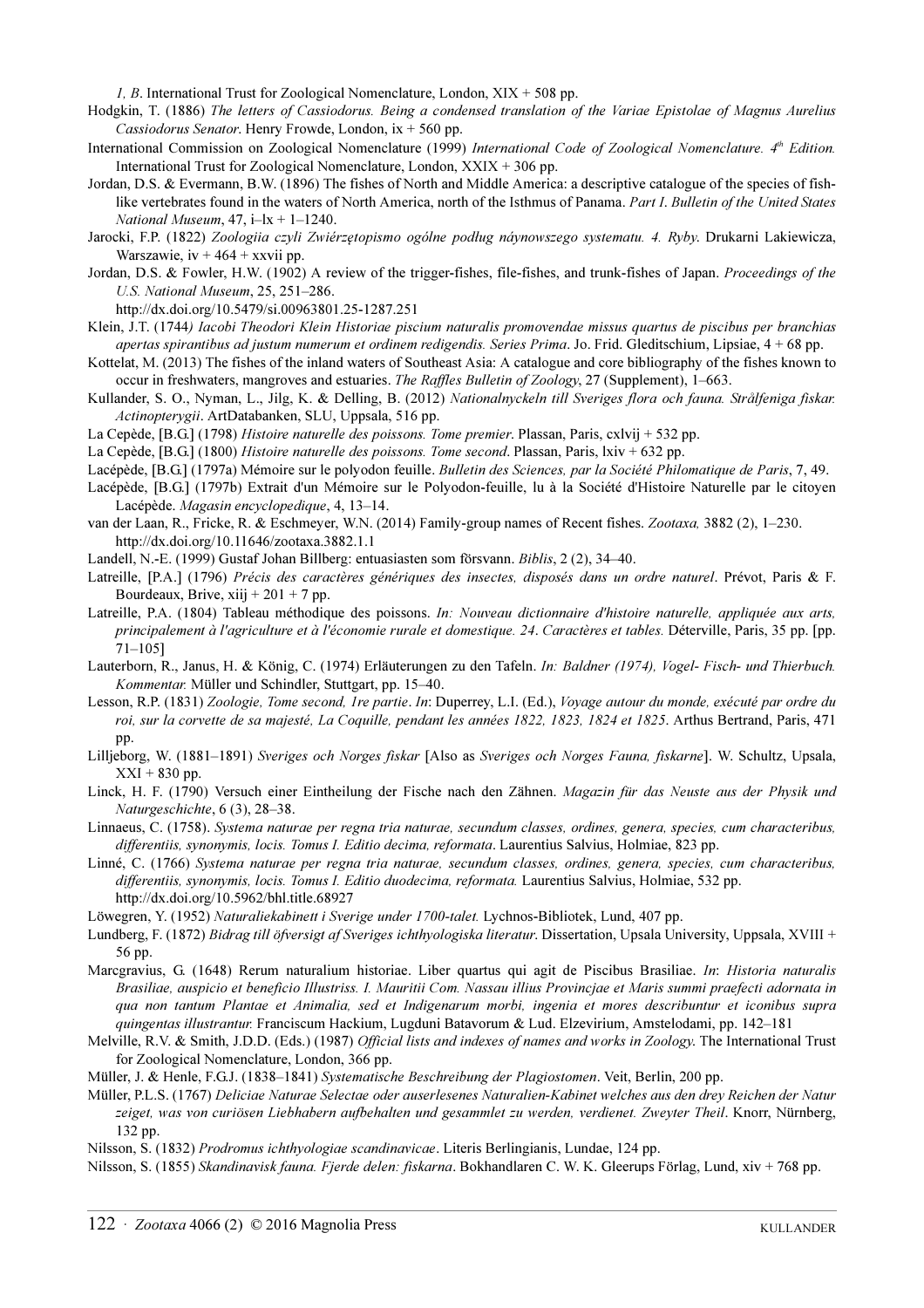- Notarbartolo-di-Sciara, G. (1987) A revisionary study of the genus Mobula Rafinesque, 1810 (Chondrichthyes: Mobulidae) with the description of a new species. Zoological Journal of the Linnean Society, 91, 1–91. http://dx.doi.org/10.1111/j.1096-3642.1987.tb01723.x
- Nyberg, G. (2013) Naturvetare i motvind Bengt Euphrasén. Carlsson Bokförlag, Stockholm, 220 pp.
- Oken, L. (1816) Okens Lehrbuch der Naturgeschichte. Dritter Theil. Zweite Abtheilung. Fleischthiere. August Schmid und Comp., Jena,  $xvi + 1270$  pp. [Rejected work in Opinion 417.]
- Oken, L. (1817) Cuvier und Okens Zoologien neben einander gestellt. Isis, 8 (144–148), 1145–1185.
- Ovidius Naso, P. (1897) P. Ovidius Naso. Tomus III. Tristia. Ibis. Ex ponto libri. Fasti. Halieutica. B. G. Teubnerus, Lipsiae, x + 342 pp. [Merkelius, R. (Ed.)]
- Paepke, H.-J. (1999) Bloch's fish collection in the Museum für Naturkunde der Humboldt Universität zu Berlin. An illustrated catalog and historical account. A. R. G. Gantner Verlag KG, Ruggell,  $216 + 65$  pp.
- Parenti, P. & Desoutter-Meniger, M. (2007) Notes on the status of the names of fishes presented in the Planches de Seba (1827– 1831) published by Guérin-Méneville. Zoosystema, 29, 393–403.
- Pietsch, T.W. (2001) Charles Plumier's drawings of French and American fishes: concordance with equivalent illustrations found in the vellums of Aubriet and published works of Gautier d'Agoty, Bloch, Lacepède, Bloch and Schneider, and Cuvier and Valenciennes. Archives of Natural History, 28, 261–268.

http://dx.doi.org/10.3366/anh.2001.28.2.261

- Plinius Secundus, C. (1536–1538) Naturalis Historiae. Aldus, Venetia, 1163 leaves.
- Quensel, C. (1806) Försök att närmare bestämma och naturligare uppställa Svenska Arterna af Flunderslägtet. Kongliga Vetenskaps Academiens nya Handlingar, 27, 44–56, 203–233.
- Quensel, C. & Swartz, O. (1802-1843) Svensk botanik. Vol. 1-11. J. W. Palmstruch, Kungl. Vetenskaps-Akademien, Stockholm, 774 pls.
- Quensel, C. & Swartz, O. (1806–1825) Svensk zoologi. Vol. 1 & 2. J.W. Palmstruch, Stockholm, VIII + 280 pp. & 260 pp.
- Rafinesque Schmaltz, C.S. (1810a) Caratteri di alcuni nuovi generi e nuove especie di animali e piante della Sicilia. Per le stampe di Sanfilippo, Palermo, 105 pp.
- Rafinesque Schmaltz, C.S. (1810b) Indice d'ittiologia siciliana. Presso Giovanni del Nobolo, con approvazzione, Messina, 70 pp.
	- http://dx.doi.org/10.5962/bhl.title.104418
- Risso, A. (1810) Ichthyologie de Nice, ou histoire naturelle des poissons du département des Alpes Maritimes. F. Schoell, Paris,  $xxxvi + 388$  pp.
- Risso, A. (1827) Histoire naturelle des principales productions de l'Europe méridionale et particulièrement de celles des environs de Nice et des Alpes maritimes. Tome troisième. F.-G. Levrault, Paris, xvi + 480 pp.
- Rondeletius, G. (1554) Libri de piscibus marinis, in quibus verae piscium essigies expressae sunt. Matthias Bonhomme, Lugduni,  $14 + 538 + 23$  pp.

http://dx.doi.org/10.5962/bhl.title.64229

- Röse, A. F. (1793) Petri Artedi Synonymia Nominum Piscium. Ichthyologiae Pars IV. Editio II. Ant. Ferdin. Röse, Grypeswaldiae, 118 pp. [pp.  $137-140 + 2$  pp.  $+$  pp.  $1-112$ ]
- Russell, P. (1803) Descriptions and figures of two hundred fishes; collected at Vizagapatam on the coast of Coromandel. 2 Vols. G. and W. Nicol, London, 208 pp. [not seen]
- Salvianus, H. (1559) Aquatilium animalium historiae, liber primus, cum eorumdem formis, aere excusis. Salvianus, Romae, 256 pp.
- Schneider, J.G. (1801) M. E. Blochii systema ichthyologiae. Sumtibus Austoris Impressum et Bibliopolio Sanderiano Commissum, Berolini, LX + 584 pp.
- Scopoli, J.A. (1777) Introductio ad historiam naturalem sistens genera lapidum, plantarum, et animalium hactenus detecta, caracteribus essentialibus donata, in tribus divisa, subinde ad leges naturae. Gerle, Pragae,  $x + 506$  pp. http://dx.doi.org/10.5962/bhl.title.10827
- Shaw, G. (1789) The Naturalist's Miscellany, or coloured figures of natural objects; drawn and described from nature. 9. Nodder & Co., London, 48 pls. + text. [pls.  $301-348 + \text{text}$ ]
- Shaw, G. (1804) General Zoology or Systematic natural history, Pisces. 5 (2). George Kearsley, London, vi + 213 pp. [pp. i–vi  $+ 251 - 4631$
- Smitt, F.A. (1892) Skandinaviens fiskar målade af W. von Wright beskrifna av B. Fries, C. U. Ekström och C. Sundevall. Andra upplagan. Bearbetning och fortsättning. Text. Förra delen. P. A. Norstedt & Söners Förlag, Stockholm, 566 + VIII + 2 pp.
- Smitt, F.A. (1895a) Skandinaviens fiskar målade af W. von Wright beskrifna av B. Fries, C. U. Ekström och C. Sundevall. Andra upplagan. Bearbetning och fortsättning. Text. Senare delen. P. A. Norstedt & Söners Förlag, Stockholm, 672 pp. [pp. 567–1239 + 1 p.]
- Smitt, F.A. (1895b) Skandinaviens fiskar målade af W. von Wright beskrifna av B. Fries, C. U. Ekström och C. Sundevall. Andra upplagan. Bearbetning och fortsättning. Taflor. P. A. Norstedt & Söners Förlag, Stockholm, LIII pls. III pp. [pls. I– LIII, pp. I–III]
- Swainson, W. (1838) The natural history of fishes, amphibians & reptiles, or monocardian animals. Vol. 1. Lardner's Cabinet Cyclopaedia, Longman, Orme, Brown, Green & Longmans, London, 368 pp.
- Thompson, D.W. (1947) A glossary of Greek fishes. Oxford University Press, Geoffrey Cumberlege, London, vi + 302 pp.